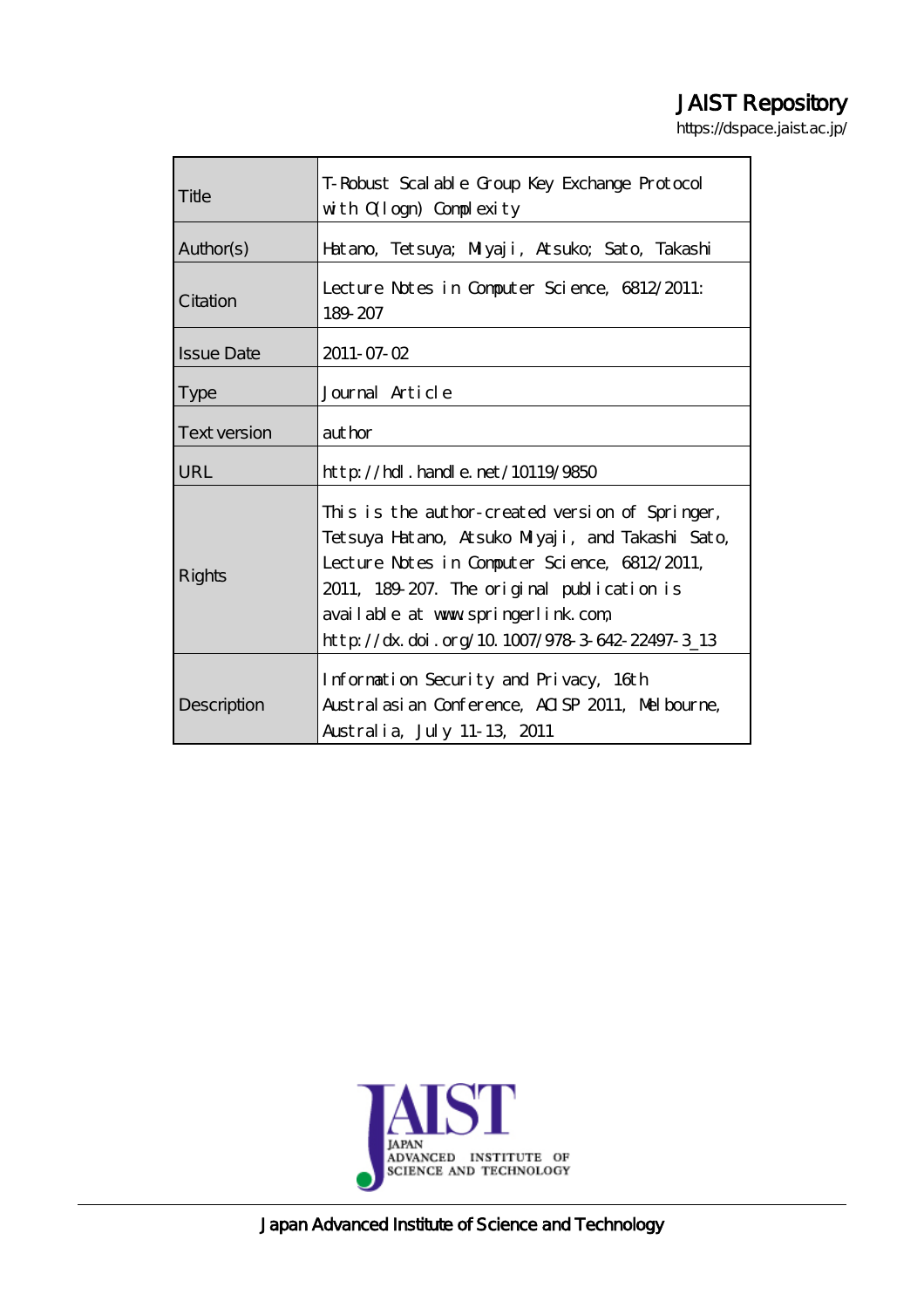## T-Robust Scalable Group Key Exchange Protocol with  $O(\log n)$  complexity

Tetsuya Hatano, Atsuko Miyaji \*, and Takashi Sato

Japan Advanced Institute of Science and Technology miyaji@jaist.ac.jp

**Abstract.** Group key exchange (GKE) allows a large group of  $n$  parties to share a common secret key over insecure channels. The goal of this paper is to present T-robust scalable GKE with communicational and computational complexity  $O(\log n)$  for the size of *n* parties. As a result, our GKE not only has a resistance to party failures resulting from party crashes, run-down batteries, and network failures, but also satisfies scalability: each party does not need to have the same environment such as computational resources, batteries, etc. The previous schemes in this area focus on Burmester-Desmedt GKE with complexity  $O(n)$  (BDI) and without scalability. As a result, the previous robust GKEs, proposed by Jarecki, Kim and Tsudik (JKT), need computational complexity  $O(n)$  without scalability although it allows any  $T$ -party fault in any position. We, by focusing the well-known Burmester-Desmedt GKE with complex-

ity  $O(\log n)$  (BDII), propose a new robust GKE with scalability, called CH-GKE, CH-GKE can reduce the communicational and computational complexity and allow parties be in different environments. Then, we extend CH-GKE to increase the number of faults and present T-robust scalable efficient GKE by a novel combination of CH-GKE and JKT. Our T-robust scalable GKE can work in flexible settings between fault tolerance and efficiency, such as communicational and computational complexity.

Key words: group key exchange, robustness, scalability

#### $\mathbf{1}$ Introduction

A group key exchange protocol (GKE) allows a large group of *n* parties to share a common secret key over an insecure channel, and thus, parties in the group can encrypt and decrypt messages among group members. Secure communication within a large group has become an integral part of many applications. For example, ad hoc wireless networks are deployed in many areas such as homes, schools, disaster areas, etc., where a network is susceptible to attacks ranging from passive eavesdropping to active interference. Besides ad hoc networks, another environment where ad hoc groups are popular is in the context of new emerging social networks such as Facebook and LinkedIn.

<sup>\*</sup> This study is partly supported by Grant-in-Aid for Scientific Research (A), 21240001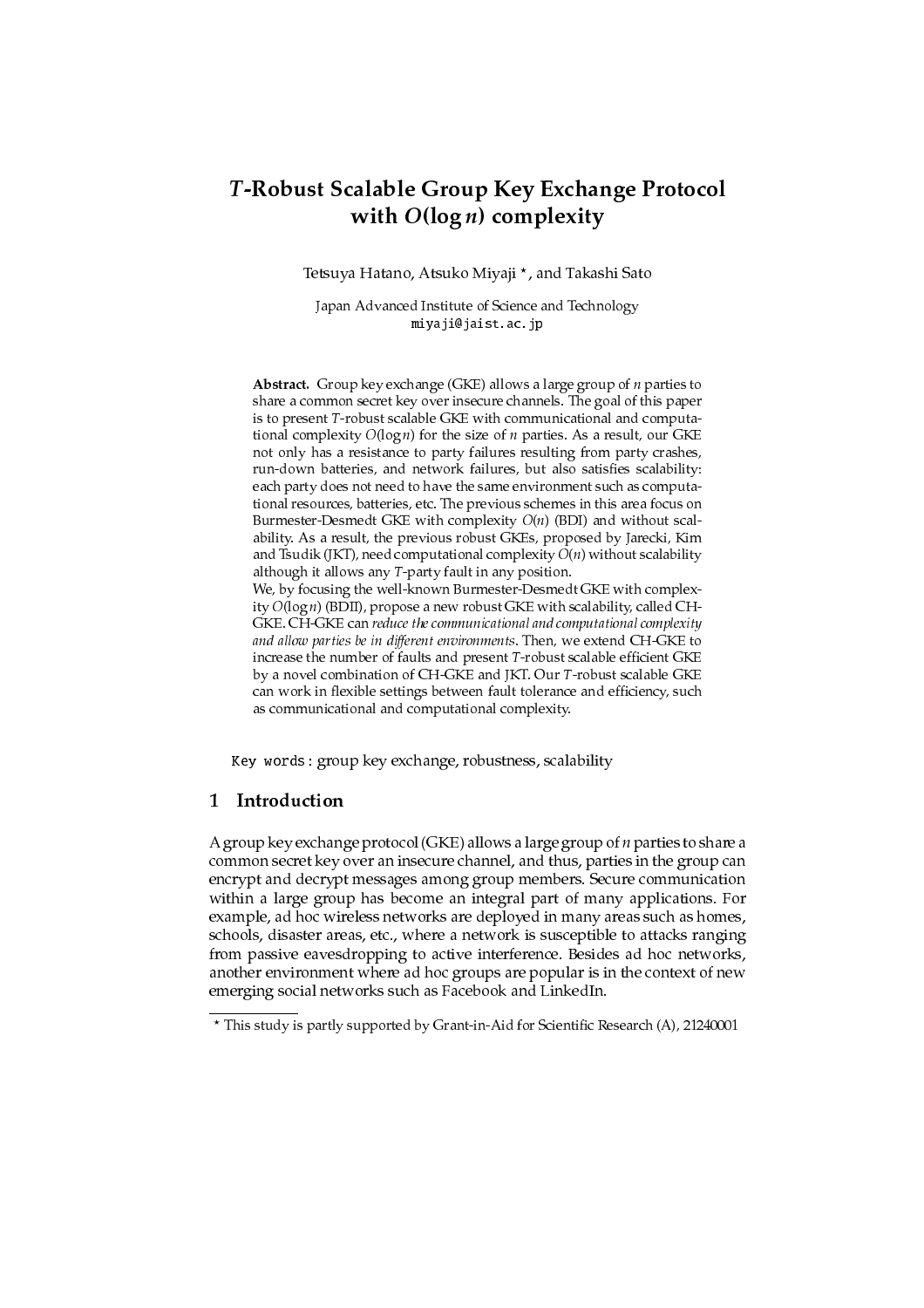Widely-known GKEs based on the DH-key exchange protocol, such as BDI [4] and BDII [5], can work with constant rounds. The important difference in efficiency between BDI and BDII is that BDI needs communicational complexity  $O(n)$  while BDII works with only communicational complexity  $O(\log n)$ . Another important difference in practicality between BDI and BDII is scalability. BDI assumes that all parties work in the same environment. On the other hand, parties in BDII can work in different environments. For example, some parties may have large computational resources, but others may have low resources; while some parties may have almost unlimited electrical power, others may run on small batteries. On the other hand, both schemes are not robust: if some parties fail during protocol execution, then some other parties cannot share a common secret key. Therefore, the protocol must be re-started from scratch whenever a player fails, which increases the computational, communicational, and round complexity, since total complexity of protocols is multiplied by the number of faults. This is why we need a constant-round GKE that is robust to some parties' failures.

The first robust GKE was proposed by [1], which needs round complexity  $O(n)$ . Subsequently, the constant-round robust GKE was proposed by [6], which needs communicational complexity  $O(n^2)$ . The efficient robust GKE, called JKT in this paper, was proposed by [9]. JKT works with constant-round complexity and both communicational<sup>1</sup> and computational complexity  $O(n+T)$ , and tolerates up to T-party failures. JKT has a useful feature of flexible trade-off between complexity and fault tolerance. The feature is practical because complexity of GKE can be arranged according to the reliability of network. R-TDH1 [3] achieves the full robustness for a tree-based GKE [10], however, it does not have a feature of flexible trade-off between complexity and fault tolerance.

In this paper, we focus on JKT, which is T-robust GKE and satisfies a feature of flexible trade-off between complexity and fault tolerance. JKT is constructed by adding robustness to BDI, and thus, it inherits all features described above from BDI: it can achieve neither  $O(\log n + T)$  complexity nor scalability. We present Trobust GKE among *n* parties, which can achieve efficient communicational and computational complexity as well as scalability up to T-party failures. From the feature of scalability, our T-robust GKE can work in different environments of parties with large resources and/or low resources. Our T-robust GKE can work with both computational and communicational complexity  $O(\log n + T)$ . This is the first result that can work with  $O(\log n)$  complexity according to the size of parties n. Let us explain how we construct the efficient T-robust GKE. In order to achieve such efficiency, we investigate adding robustness to BDII and construct a new scalable constant-round robust GKE, which is secure in the standard model under the Square Decision Diffie-Hellman assumption. The proposed GKE, called CH-GKE in this paper, inherits efficiency and scalability described above from BDII. For example, CH-GKE works with 2 round complexity with

 $1$  Communicational complexity can be measured from the point of view of maximum number of sent or received messages. In JKT, maximum number of sent messages is  $O(T)$  but that of received messages is  $O(n + T)$ .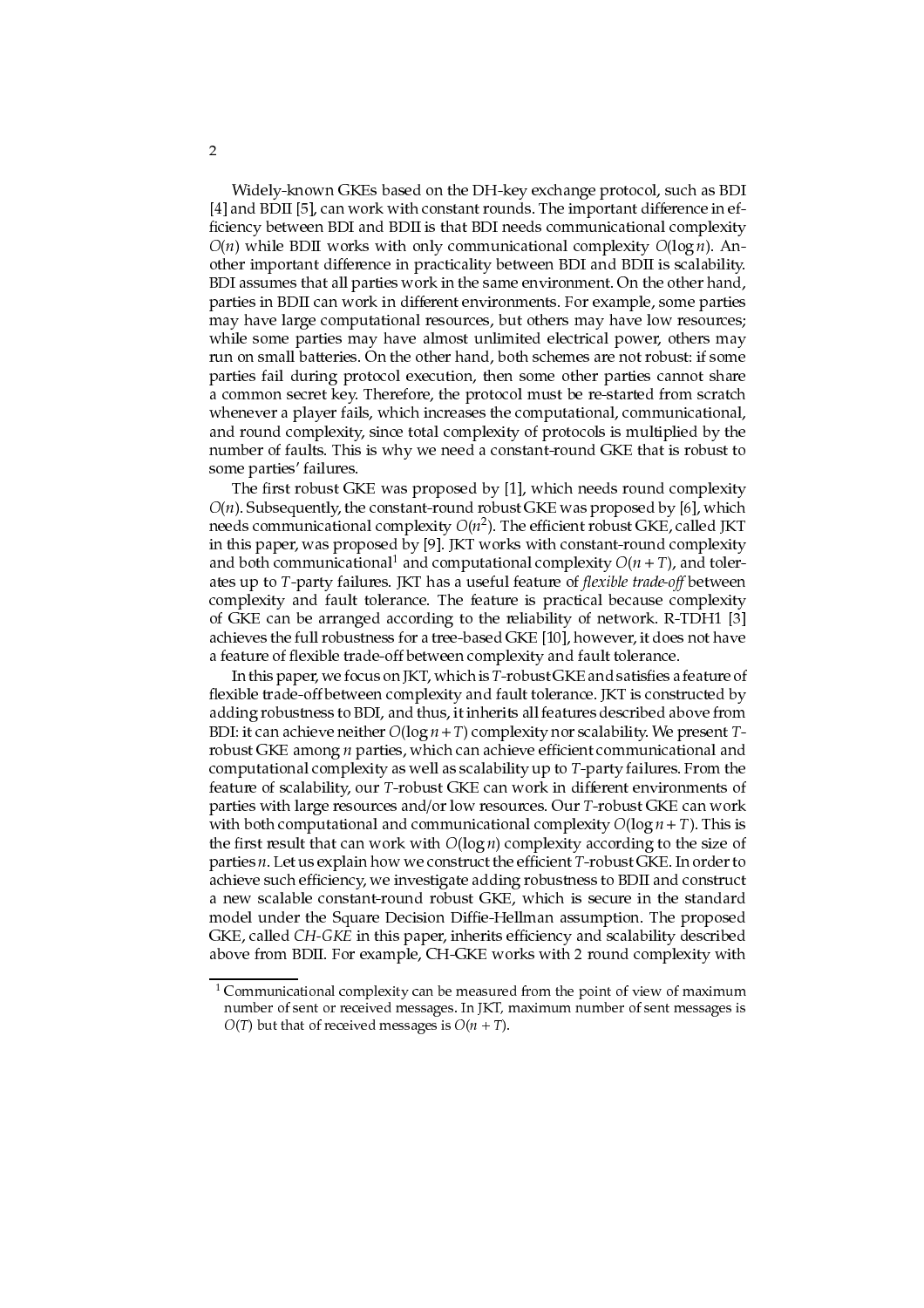communicational and computational complexity  $O(log n)$ , which tolerates up to  $\frac{n}{2}$  party failures. Then, we generalize the construction of CH-GKE to increase the number of party failures. Finally, we combine both CH-GKE and JKT, and propose T-robust GKE with  $O(\log n)$  complexity, where it tolerates up to any T-party failures in any positions.

This paper is organized as follows. Section 2 summarizes computational assumptions, security assumptions and definitions of GKE, together with notations. Section 3 reviews the previous GKEs related with our scheme BDI, JKT, and BDII. Section 4 presents CH-GKE and its generalization. Then, T-robust GKE is presented in Section 5. Section 6 compares our T-robust GKE with previous GKEs.

#### $\mathbf{2}$ Preliminary

This section summarizes notations, assumptions, and the basic security notions used in this paper.

#### The Security Assumptions, and Model of GKE  $2.1$

Let G be a cyclic group of prime order  $p$  and let  $k$  be a security parameter. **Definition 1.** A DDH (Decision Diffie Hellman) parameter generator  $IG_{DDH}$  is a probabilistic polynomial time (PPT) algorithm that, on input  $1^k$ , outputs a cyclic group G of prime order p. The DDH problem with respect to  $IG_{DDH}$  is: given g,  $g^a$ ,  $g^b$ ,  $y \in G$  to decide whether  $y = g^{ab}$  or not.

Definition 2. A Square-DDH (Square-Decision Diffie Hellman) parameter generator  $IG_{Square-DDH}$  is a probabilistic polynomial time (PPT) algorithm that, on input  $1^k$ , outputs a cyclic group G of prime order p. The Square-DDH problem with respect to  $IG_{Square-DDH}$  is: given g,  $g^x$ ,  $y \in G$  to decide whether  $y = g^{x^2}$  or not.

**Definition 3.** Let  $P_1, P_2, \ldots, P_n$  be interactive polynomial-time Turing Machines with history tapes that take part in a Protocol  $\Pi$ . Protocol  $\Pi$  is a Group Key *Exchange* (GKE) if each member  $P_i$  computes the same key  $K = K_i$  when all group members follow the protocol as specified. We call  $P_i$  a party and the  $n$ parties a group.

**Definition 4** ([11]). Let  $\Pi$  be a GKE protocol with  $n$  parties, let  $k$  be a security parameter, and let  $P = \{P_1, \dots, P_n\}$  be a set of *n* parties, where *n* is bounded above by a polynomial in k. We assume that parties do not deviate from the protocol. An active adversary is given access to the following Send, Execute, Reveal, Corrupt and Test oracles, where all except Test oracle are queried several times, and Test oracle is asked only once at any time during the adversary's execution and on a fresh instance<sup>2</sup>: Send( $P, i, m$ ) sends message m to instance

<sup>&</sup>lt;sup>2</sup>  $\Pi_p^i$  is a fresh instance unless the following is true:  $\mathcal{A}$ , at some point, queried Reveal  $(P, i)$  or Reveal  $(P', i)$  with  $P' \in \text{pid}_p^i$ , where  $\text{pid}_p^i$  denotes the party identity for  $\Pi_p^i$ .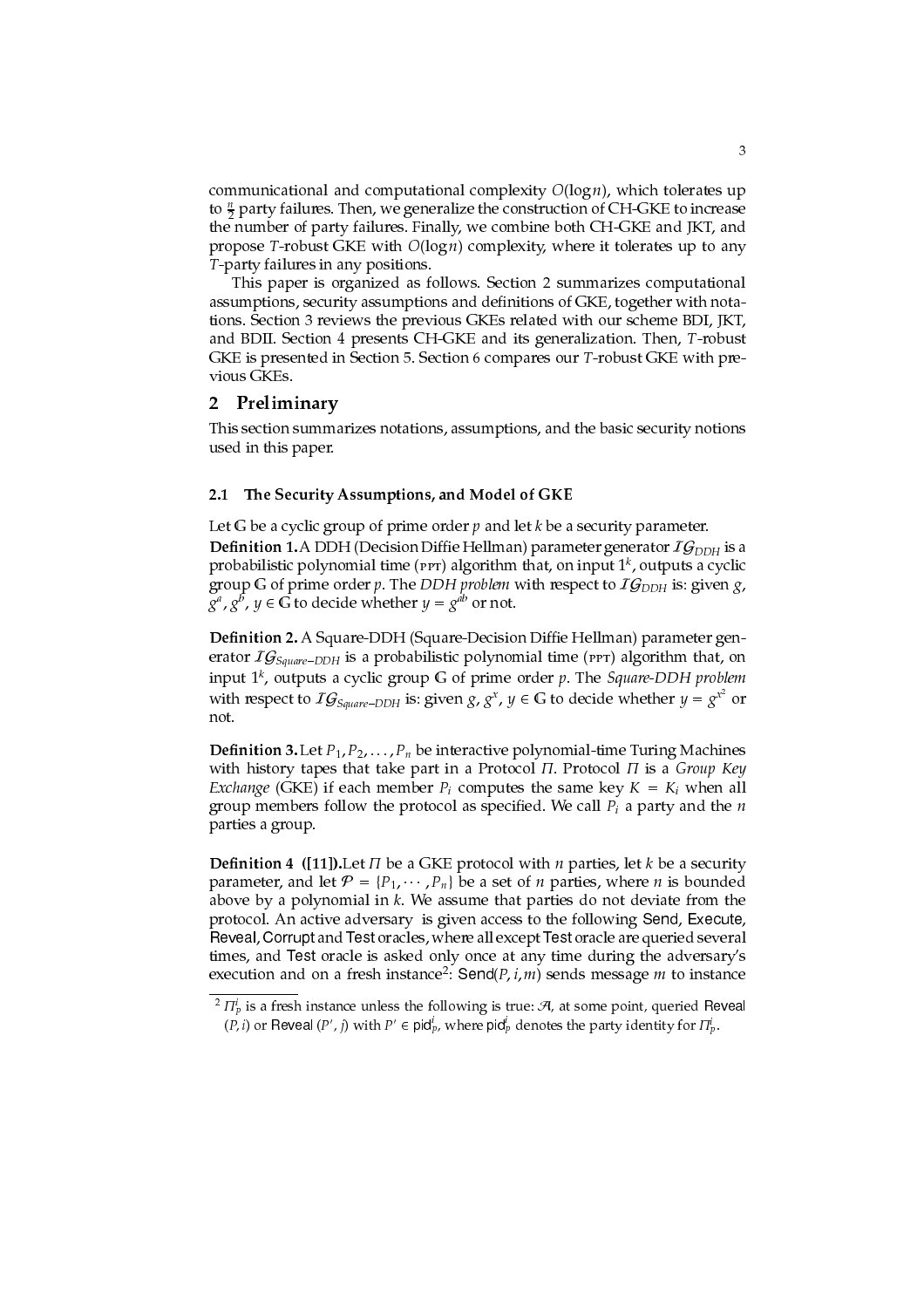$\Pi_{p}^{i}$ , and outputs the reply generated by this instance; Execute( $P_1$ ,  $i_1$ ,  $\cdots$ ,  $P_n$ ,  $i_n$ ) executes the protocol between unused  $i_j$ -th instances of party  $P_j$ ,  $\{\Pi_{p_i}^{i_j}\}_{1 \leq j \leq n}$ , and outputs the transcript of the execution; Reveal(P, i) outputs a session key sk. for a terminated instance  $\Pi_p^i$ ; Corrupt(P) outputs the long-term secret key of a party P; Test(P, i) chooses a bit  $b \in \{0, 1\}$  uniformly at random and outputs sk or a random session key if  $b = 1$  or  $b = 0$ , respectively.

Finally, the adversary outputs a guess bit  $b'$ . Then, Succ, the event in which A wins the game for a protocol  $\Pi$ , occurs if  $b=b'$  where  $b$  is the hidden bit used by the Test oracle. The advantage of A is defined as  $\text{Adv}_{\Pi}(k) = |\text{Prob}[\text{Succ}]-1/2|$ . We say  $\Pi$  is a secure group key exchange protocol against an active adversary, if, for any PPT active adversary  $\mathcal{A}$ ,  $\text{Adv}_{\Pi}^{\text{KE}}$  is negligible (in  $k$ ).

In the passive adversary model, Send oracle is ignored. We focus solely on the passive case since the Katz-Yung compiler [11] or a variant of [7] transforms any GKE secure against a passive adversary into one secure against outside active adversaries.

#### Notation and Assumptions on GKE  $2.2$

We make some assumptions necessary to compute the computational complexity. The GKE we will build consists of multiplications on G, scalar multiplications on  $\mathbb G$ , and inversions on  $\mathbb G$ , whose computational complexity are denoted by  $M$ , EM, and I, respectively.

This paper focuses on GKE which can be robust against some number of node faults, while keeping both communicational and computational complexity per party down. Let us first make some observations on GKE. In this paper, when we evaluate the communicational complexity per party, it is from the point of view of the party with the maximum sent and received data. We distinguish between point-to-point and broadcast communication, while we do not distinguish between multicast and broadcast communication. We use  $p$  (resp. b) to denote messages in G through point-to-point (resp. broadcast) communication, both of which are investigated in two cases of sent and received messages. The computational complexity is measured by the number of M, EM, and I.

We also use the phrase of "auxiliary elements", introduced in [8]. In some GKEs, some parties compute data, which help other parties compute a shared key. That is, those parties cannot compute a shared key without auxiliary elements". Actually, failures happen for those parties who need auxiliary elements to compute a shared key but those are not sent to them. In order to achieve a GKE robust against party faults, we will discuss how we provide auxiliary elements in spite of fault parties.

#### Background 3

This section summarizes previous GKEs: BDI [4], its fault-tolerant version [9], and BDII [5]. In BDI, parties are arranged in a ring (See Figure 3.1). When  $n$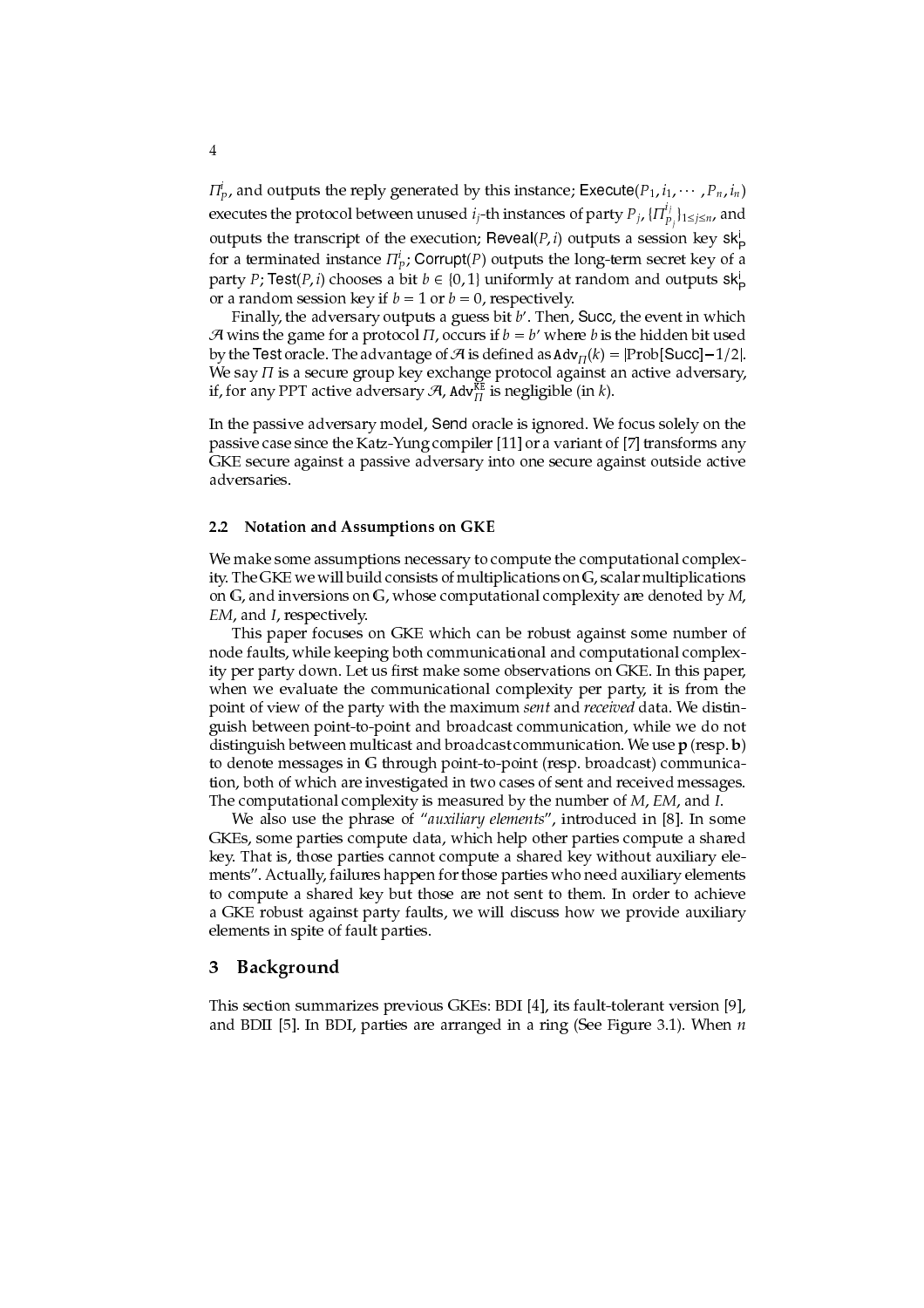parties  $P_1, P_2, \dots, P_n$  wish to generate a session key, they proceed as follows (the indices are taken modulo *n* so that party  $P_0$  is  $P_n$  and party  $P_{n+1}$  is  $P_1$ ).

### Protocol 1 (BDI[4])

- 1. Each  $P_i$  computes  $z_i = g^{r_i}$  for a secretly chosen  $r_i \in \mathbb{Z}_p^*$  and sends it to  $P_{i-1}$  and  $P_{i+1}$ .
- 2. Each  $P_i$  computes  $x_{[i-1,i+1]} = \left(\frac{z_{i+1}}{z_{i-1}}\right)^{r_i} = g^{r_ir_{i+1} r_{i-1}r_i}$  and broadcasts.
- 3. Each  $P_i$  computes a shared key  $K = (z_{i-1})^{n r_i} \cdot x_{[i-1, i+1]}^{n-1} \cdot x_{[i, i+2]}^{n-2} \cdots x_{[i-3, i-1]} =$  $2^{r_1r_2+r_2r_3+\cdots+r_n r_1}$



The original BDI is not robust because if any message in the 2nd round is not delivered, then all parties abort, since all parties need auxiliary elements broadcasted in the 2nd round to compute a shared key. BDI is modified to achieve robustness in [9], which is called JKT in this paper. JKT uses Hamilton cycle or Hamilton path to compute a shared key. The maximum failures as well as the key computation in the Hamilton-cycle JKT are different from ones in the Hamilton-path JKT when both compute the same amount of auxiliary elements in the 2nd round. Here we present both Hamilton-cycle and Hamilton-path JKT in the case of sending the same amount of auxiliary elements and discuss each differences (see Figure 3.2).

### Protocol 2 (JKT[9])

- 1. Each  $P_i$  computes  $z_i = g^{r_i}$  for a secretly chosen  $r_i \in \mathbb{Z}_p^*$  and broadcasts.
- 2. Let Activelist<sub>1</sub> be the list of indices of all parties who complete the 1st round. Et Recrivence  $\sum_{k=1}^{n}$  or  $\sum_{k=1}^{n}$  or  $\sum_{k=1}^{n} r_k r_i$  for T nearest neighbors to the right and T nearest neighbors to the left among parties  $k \in$  ActiveList<sub>1</sub> and broadcasts.
- 3. Let ActiveList<sub>2</sub> be the list of indices of all parties who complete the 2nd round. Each  $P_i$  sorts the parties in  $\texttt{ActiveList}_2$  in the same order. We assume that the alive parties constructs a Hamilton cycle or Hamilton path taken twice: { $P_{a_1}, P_{a_2}, \cdots, P_{a_m}$ } or  $\{P_{a_1}, \dots, P_{a_{m-1}}, P_{a_m}, P_{a_{m-1}}, \dots, P_{a_2}\}$ , respectively. In the case of Hamilton cy-<br>cle or path, each  $P_{a_i}$  computes a shared key  $K = z_{a_{i-1}}^{m \cdot r_{a_i}} \cdot X_{a_i}^{m-1} \cdot X_{a_{i+1}}^{m \cdot r_{a_2} + r_{a_2} + r_{a_2} + r_{a_2} + r_{a_2} + r$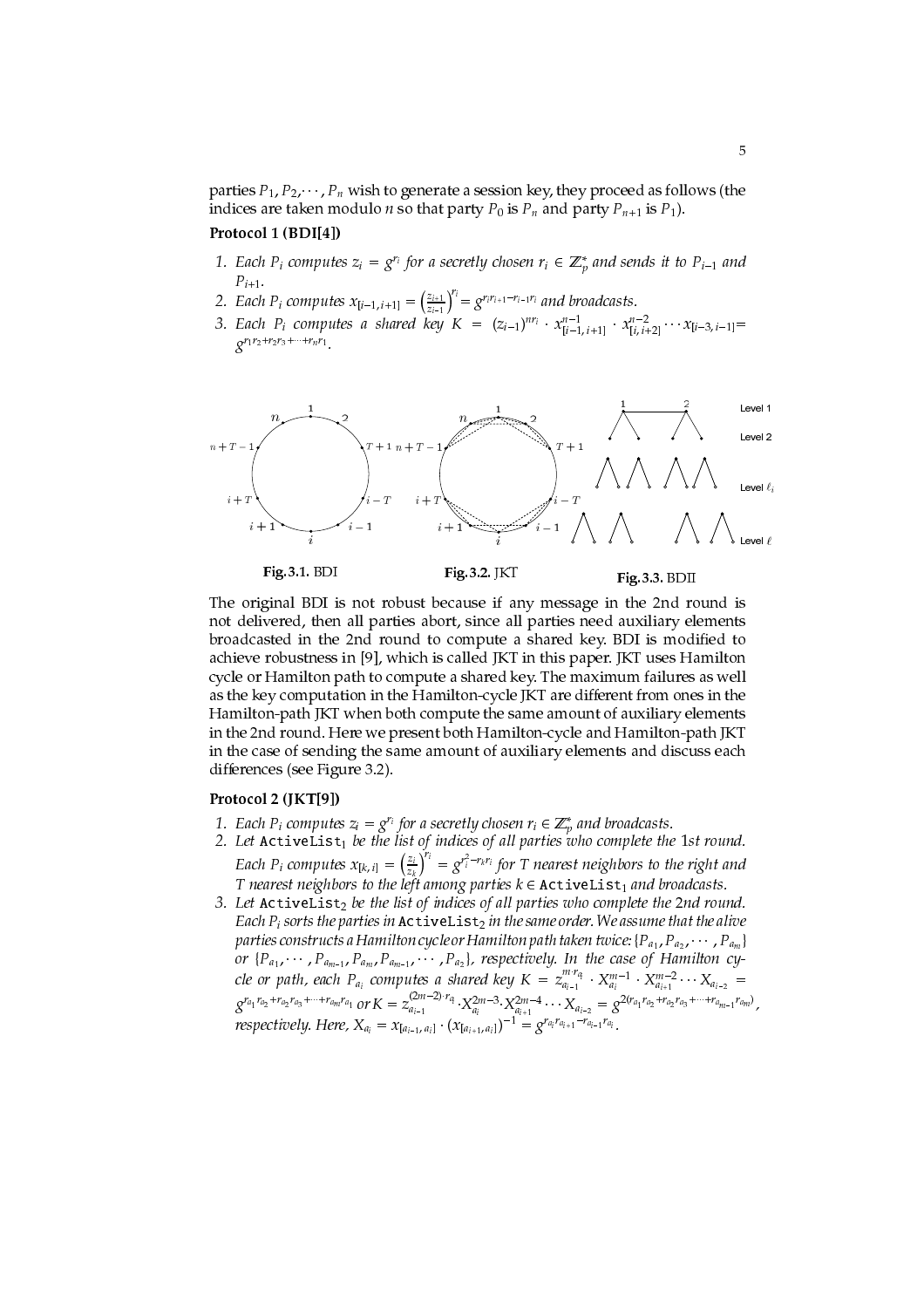Let us discuss how many auxiliary elements in the 2nd round is necessary to achieve T-robust GKE. T-robust GKE means that GKE toterates all patterns of party faults up to T. In the case of Hamilton cycle,  $2(T + 1)$  auxiliary elements are necessary for T-robust GKE. In the case of Hamilton path, 2T auxiliary elements are enough to achieve T-robust GKE. The detailed comparisons among two types of JKT and our scheme will be shown in Section 6. The security of JKT is given in the theorem below.

**Theorem 1** ([9]). Assuming the Square-DDH over G is hard, JKT is a secure group GKE protocol.

Another typical GKE is BDII, proposed by the same authors as BDI. Both BDI and BDII have different features. BDI is fully contributory, but requires  $O(n)$  computational and message complexity for any party. In fact, all parties are arranged symmetrically, and thus all parties need to have the same computational resources. On the other hand, BDII is not contributory, but can work with  $O(\log n)$  computational and message complexity for any party. Furthermore, parties are not arranged symmetrically, and thus BDII can adapt to the situation of parties with different computational resources.

Up to now, no fault-tolerant version of BDII has been proposed. In order to achieve robust GKE with  $O(\log n)$  message size, we focus on BDII in this paper. In BDII, parties are arranged in a binary tree (See Figure 3.3). Therefore, all but the leaves of the tree, each has one parent and two children. We denote the parent, the left child, and the right child by parent(i),  $l$  child(i), and r.child(i), respectively, and denote the set of ancestors of a party  $P_i$  by ancestor(i). Parties  $P_1$  and  $P_2$  are parents to each other, that is,  $P_1$  (resp.  $P_2$ ) is the parent of  $P_2$ (resp.  $P_1$ ). Such a relation is used to compute  $x_{1 \text{.child}(i)}$  and  $x_{r \text{.child}(i)}$  for  $i = 1$  or 2. However, for a party  $P_i$ , either  $P_1$  or  $P_2$  is included in ancestor(*i*).

When *n* parties  $P_1$ ,  $P_2$ ,  $\cdots$ ,  $P_n$  wish to generate a session key, they proceed as follows.

### Protocol 3 (BDII[5])

- 1. Each  $P_i$  computes  $z_i = g^{r_i}$  for a secretly chosen  $r_i \in \mathbb{Z}_n^*$  and sends it to its neighbors.
- 2. Each  $P_i$  computes both  $x_{1.\text{child}(i)} = \left(\frac{z_{\text{parent}(i)}}{z_{1.\text{child}(i)}}\right)^{r_i} = g^{r_{\text{part}(i)}r_i r_i r_{i.\text{child}(i)}}$  and  $x_{\text{r.child}(i)} = \left(\frac{z_{\text{parent}(i)}}{z_{\text{r.child}(i)}}\right)^{r_i}$ <br>=  $g^{r_{\text{par}(i)}r_i r_i r_{i.\text{child}(i)}}$  and multicasts these to its left and r
- 3. Each P<sub>i</sub> computes a shared key  $K = (z_{\text{parent}(i)})^{r_i} \cdot \Pi_{j \in \text{ancestor}(i)} x_j = g^{r_1 r_2}$ .

**Theorem 2** ([7]). Assuming the DDH over G is hard, BDII is a secure group GKE protocol.

#### 4 Robust GKE with  $O(\log n)$  complexity

This section presents our GKE with robustness with  $O(\log n)$  complexity, called Cross-Help GKE (CH-GKE). We start with intuition on how to make BDII robust, then presents CH-GKE and its generalization.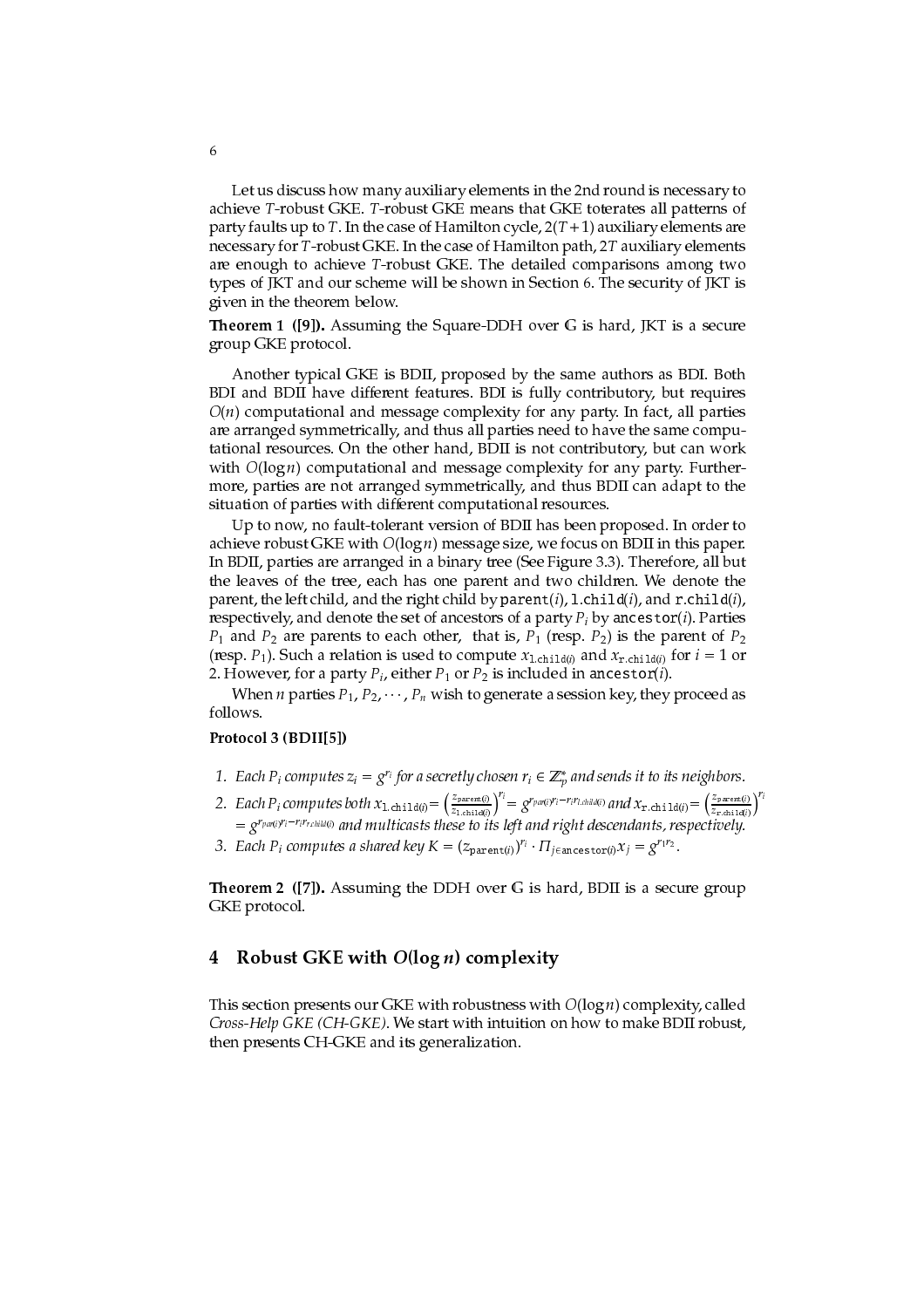### 4.1 Intuition

Our robust GKE is constructed over BDII in Section 3. Let us discuss why BDII is not robust in detail. In BDII, a party  $P_i$  in level  $\ell_i$  makes two auxiliary elements for two children in level  $\ell_i$  + 1. In the key-sharing phase, a party  $P_i$  computes a shared key by using all auxiliary elements sent by ancestors in the path from the parent of  $P_i$  to the root  $P_1$  or  $P_2$  (see Figure 3.3). Note that the path has been determined uniquely in BDII. This is why if a party  $P_i$  in level  $\ell_i$  fails after the 1st round and cannot send any auxiliary element to descendants, no descendant can compute a shared key. However, unlike BDI, any ancestor of  $P_i$  as well as any party who is not in the same path from the failed  $P_i$  to the root can compute a shared key

Before showing our strategy, let us start with a primitive construction of robust GKE. In BDII, an auxiliary element computed by the parent of  $P_i$  is necessary for  $P_i$  to compute a shared key. Suppose that we add a few extra edges to the graph of BDII and two or more parties compute auxiliary elements for  $P_i$ , then one of the alive auxiliary elements enables  $P_i$  to compute a shared key. For example, suppose that we add 1 more edge to  $P_i$  from parties in level  $\ell_i$  – 1 and add 2 more edges to parties in level  $\ell_i$  + 1 from  $P_i$ . Then, if either path from level  $\ell_i$  – 1 to  $P_i$  is alive, 4 parties in level  $\ell_i$  + 1 as well as  $P_i$  can compute a shared key. However, in order to let the  $2 \times 4$  path available,  $P_i$ computes and multicasts 2  $\times$  4 auxiliary elements for 4 parties in level  $\ell_i$  + 1. Thus, if both  $I_i$  edges from parties in level  $\ell_i - 1$  to  $P_i$  and  $O_i$  edges from  $P_i$  to parties in level  $\ell_i$  + 1 exist<sup>3</sup>, then the number of auxiliary elements is  $I_i \times O_i$ . That is, computational and communicational complexity increases multiplicatively according to the number of edges coming in and coming out. Our scheme can reduce the multiplicative cost to the additive cost.

Our scheme, CH-GKE, achieves efficient robust GKE, by realizing a cross-help idea with additive computational and communicational complexity. In order to realize such efficient cross-help, we introduce the following ideas.

- 1. The division and restoration of auxiliary elements
- In order to achieve robustness, paths to enable key-sharing need to be increased, which also increases the number of auxiliary elements. For example, for  $I_i \times O_i$  paths,  $I_i \times O_i$  auxiliary elements are required. In order to reduce computational and communicational complexity, we generalize a technique used in [9]: divide  $I_i \times O_i$  auxiliary elements into  $I_i + O_i$  parts; divided parts are computed and multicasted; then, in the key-sharing phase, a necessary auxiliary element is restored from two parts of  $I_i$  and  $O_i$ .
- 2. A new relation between  $P_1$  (resp.  $P_2$ ) and descendants of  $P_2$  (resp.  $P_1$ ) Parties  $P_1$  and  $P_2$  are sisters of each other for those who are descendants of  $P_1$  and  $P_2$ . That is,  $P_1$  (resp.  $P_2$ ) is the aunt for parties  $P_i$  who are  $P_2$ 's (resp.  $P_1$ 's) children. See Figure 4.1.

Let us show an overview of CH-GKE briefly. We denote a child, a parent, and ancestors in the same notation as in Section 3. In addition to these, the sister

 $^{-3}$  I<sub>i</sub> edges are input edges to  $P_i$ .  $O_i$  edges are output edges from  $P_i$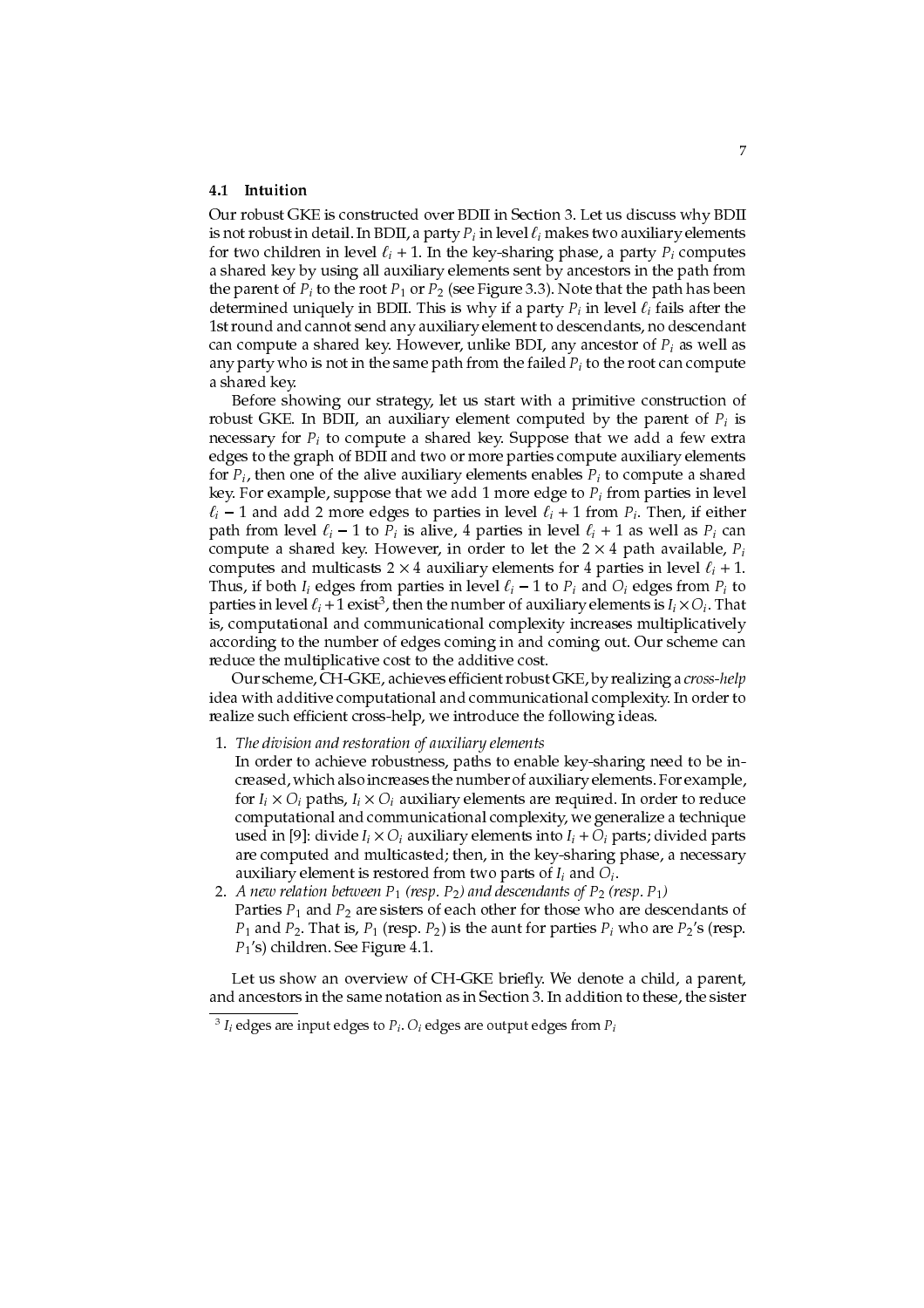of *i* who has the same parent as *i*, the left child and the right child of the sister, and the sister of parent are denoted by  $sister(i)$ , l.niece(i) and r.niece(i), and  $a$ unt $(i)$ , respectively.

The relations among neighbors of party  $P_i$  are shown in Figure 4.2. In the basic construction of CH-GKE, the cross-help is done by sisters: parent and aunt of  $P_i$  in level  $\ell_i$ ( $i \geq 2$ ) make  $P_i$ 's auxiliary elements, and  $P_i$  makes auxiliary elements for 4 parties such as children and nieces in level  $\ell_i$ +1. Then,  $P_i$  computes and multicasts  $2+4=6$  auxiliary elements. In the general construction, the crosshelp is generalized in such a way that  $I_i$  parties in level  $\ell_i$  – 1 make  $P_i$ 's auxiliary elements, and  $P_i$  in level  $\ell_i$  makes auxiliary elements for  $O_i$  parties in level  $\ell_i$  + 1. Then,  $P_i$  computes  $I_i + O_i$  auxiliary elements and multicasts them.



Fig. 4.1. Party Tree of CH-GKE

Fig. 4.2. CH-GKE

#### $4.2$ Cross-Help GKE (CH-GKE)

This section presents the basic version of CH-GKE, which tolerates all patterns of party fault if either sister is alive in a binary tree. Parties  $P_1$  and  $P_2$  in level 1 can cross-help each other, and thus, CH-GKE tolerates even if either party fails after the 1st round.

Figure 4.2 shows the relations of parties in CH-GKE, where a dotted line represents a flow of additional auxiliary elements to BDII. For example, additional auxiliary elements constructed by  $\text{aunt}(i)$  are sent to i and  $\text{sister}(i)$ .



Fig. 4.3. Example of CH-GKE

Fig. 4.4. Generalized CH-GKE

Protocol 4 (CH-GKE)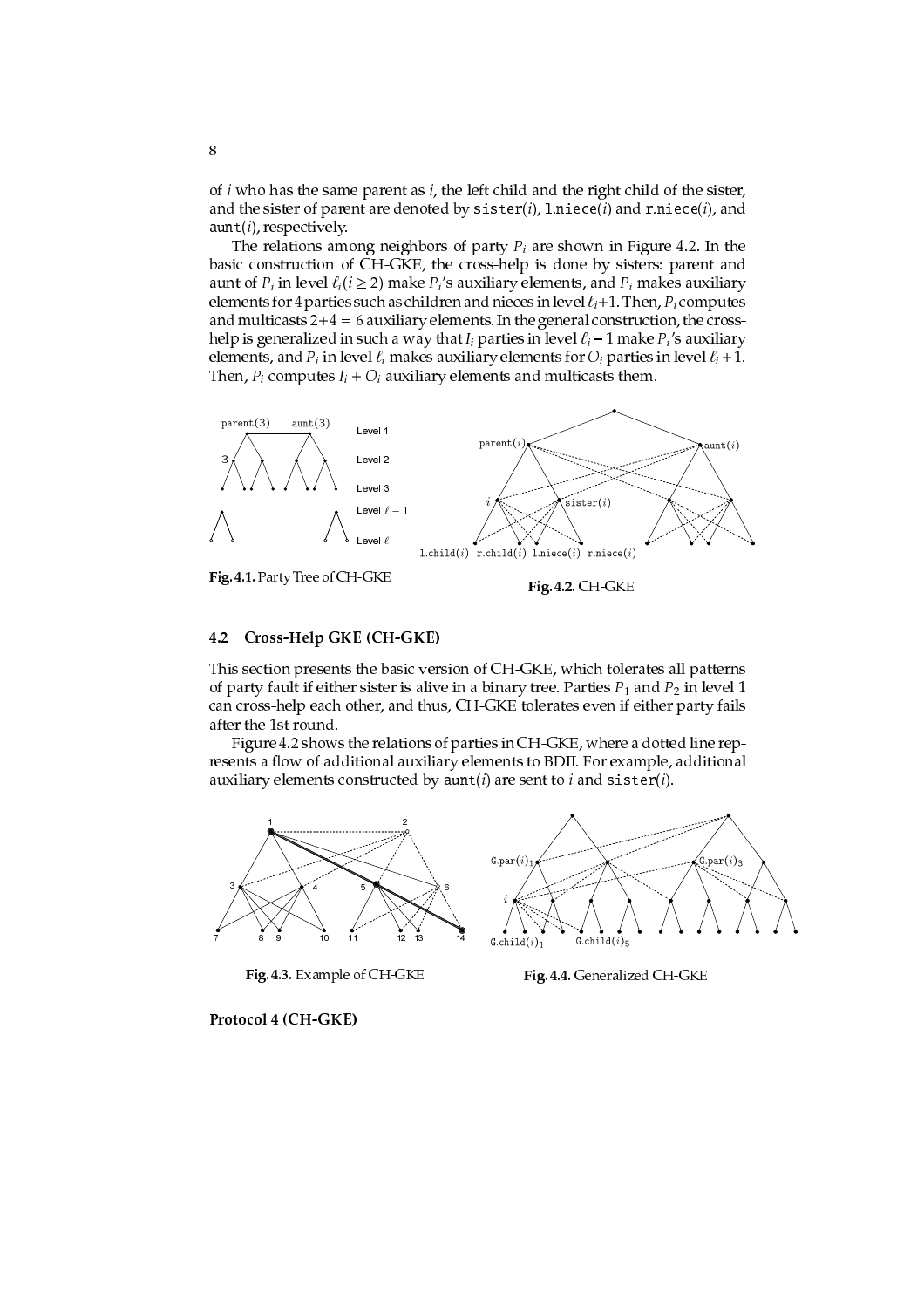- 1. Each party  $P_i$  computes  $z_i = g^{r_i}$  for a (private) uniformly and randomly chosen  $r_i \in \mathbb{Z}_a^*$  and sends it to its neighbors.
- 2. Let ActiveList<sub>1</sub> be the list of indices of all parties who complete the 1st round. Then,  $P_i$  ( $i \in \{1, 2\}$ ) in level 1 computes 5 auxiliary elements  $y_{i| \text{aunt}(i), i}$ ,  $y_{i|i}$ , 1. child(i)],  $y_{i|i, \text{ r.child}(i)|}, y_{i|i, \text{ 1.niece}(i)|},$  and  $y_{i|i, \text{ r.niece}(i)|}$ , and multicasts them to parties in levels  $\geq$  2, where

$$
y_{i\left(\text{aunt}(i),i\right)} = \left(\frac{z_{\text{aunt}(i)}}{z_i}\right)^{r_i} = g^{r_{\text{aunt}(i)}\cdot r_i - r_i^2};
$$
  
\n
$$
y_{i\left(i, 1 \text{ chid}(i)\right)} = \left(\frac{z_i}{z_{1 \text{ chid}(i)}}\right)^{r_i} = g^{r_i^2 - r_{1 \text{ chid}(i)} \cdot r_i}; \quad y_{i\left(i, r \text{ chid}(i)\right)} = \left(\frac{z_i}{z_{r \text{ chid}(i)}}\right)^{r_i} = g^{r_i^2 - r_{r \text{ chid}(i)} \cdot r_i}
$$
  
\n
$$
y_{i\left(i, 1 \text{ miece}(i)\right)} = \left(\frac{z_i}{z_{1 \text{ miece}(i)}}\right)^{r_i} = g^{r_i^2 - r_{1 \text{ miece}(i)} \cdot r_i}; \quad y_{i\left(i, r \text{ miece}(i)\right)} = \left(\frac{z_i}{z_{r \text{ miece}(i)}}\right)^{r_i} = g^{r_i^2 - r_{r \text{ miece}(i)} \cdot r_i}.
$$

Let  $P_i$  be an inner-node party in level  $\ell_i \geq 2$ . Then,  $P_i$  computes 6 auxiliary elements  $y_{i[\texttt{parent}(i),\;i]},\; y_{i[\texttt{aunt}(i),\;i]},\; y_{i[i,1.\texttt{child}(i)]},\; y_{i[i,\;r.\texttt{child}(i)]},\; y_{i[i,1.\texttt{miece}(i)]},\; \textit{and}\; \; y_{i[i,\;r.\texttt{miece}(i)]},$ and multicasts them to parties in level  $\geq \ell_i + 1$ , where

$$
y_{\text{if}(\lambda,1,\text{chi})}(i,j) = \left(\frac{z_{\text{parent}(i)}}{z_i}\right)^{r_i} = g^{r_{\text{parent}(i)}r_i - r_i^2}; \quad y_{\text{if}(\lambda,1)} = \left(\frac{z_{\text{ant}(i)}}{z_i}\right)^{r_i} = g^{r_{\text{ant}(i)}(r_i - r_i^2};
$$
\n
$$
y_{\text{if}(\lambda,1,\text{chi})}(i,j) = \left(\frac{z_i}{z_{1,\text{chi}(\lambda(i))}}\right)^{r_i} = g^{r_i^2 - r_{1,\text{chi}(\lambda(i))}r_i}; \quad y_{\text{if}(\lambda,1,\text{chi}(\lambda))} = \left(\frac{z_i}{z_{\text{r,chi}(\lambda(i))}}\right)^{r_i} = g^{r_i^2 - r_{\text{r,chi}(\lambda(i))}r_i}
$$
\n
$$
y_{\text{if}(\lambda,1,\text{min}(\text{det}(i)))} = \left(\frac{z_i}{z_{1,\text{min}(\text{det}(i))}}\right)^{r_i} = g^{r_i^2 - r_{1,\text{min}(\text{det}(i))}r_i}; \quad y_{\text{if}(\lambda,\text{r,min}(\text{det}(i)))} = \left(\frac{z_i}{z_{\text{r,min}(\text{det}(i))}}\right)^{r_i} = g^{r_i^2 - r_{\text{r,min}(\text{det}(i))}r_i}.
$$

3. Let  $\text{ActiveList}_2$  be the list of indices of all parties who complete the 2nd round. Then,  $P_i$  ( $i \in \{1,2\}$ ) in level 1 computes  $K = z_{\text{aunt}(i)}^{r_i}$ . Note that  $P_i$  can compute K even if  $P_{\text{aunt}}(i) \notin$  ActiveList<sub>2</sub>. On the other hand,  $P_i$  in level  $\ell_i \geq 2$  picks up a set of indices from ActiveList<sub>2</sub> whose parties form a path from the (reset) parent of  $P_i$  to  $P_1$  or  $P_2$ , where the set is denoted by ancestor(i): ancestor(i) = {parent(i),  $\cdots$ , 1 or 2}. Actually, the set consists of  $\ell_i - 1$  indices of each party from the level  $\ell_i$  – 1 to 1. If either sister is alive in a binary tree, then ancestor(i) exists. A shared key is given as

$$
K = z_{\frac{\text{parent}(i)}{2}}^{r_i} \cdot \Pi_{j \in \frac{\text{measurement}(i)}{2}} Y_j = g^{r_1 r_2},
$$

*where*  $Y_j = y_{j[\text{parent}(j), j]} y_{j[j, \text{child}(j)]} = g^{r_{\text{parent}(j)}r_j - r_j^2} g^{r_j^2 - r_{\text{child}(j)}r_j} = g^{r_{\text{parent}(j)}r_j - r_{\text{child}(j)}r_j}$ (for  $j \neq 1, 2$ ),  $Y_j = y_{j|\text{dunt}(j), j|} y_{j|i, \text{child}(j)|} = g^{r_{\text{dunt}(j)}r_j - r_j^2} g^{r_j^2 - r_{\text{child}(j)}r_j} = g^{r_{\text{aunt}(j)}r_j - r_{\text{child}(j)}r_j}$ <br>(for  $j = 1$  or 2), and  $\frac{\text{parent}(j) \cdot r_j - r_{\text{child}(j)} \cdot r_j}{\text{length}(j) \cdot r_j}$  are the (reset) parent (resp. child  $j$  in ancestor $(i)$ .

Protocol 4 satisfies correctness. Example 1 shows how Party 14 computes a shared key in CH-GKE among 14 parties. See Figure 4.3, where black or white nodes correspond to parties alive or dead in the 2nd round, respectively; big nodes correspond to parties in the path ancestor(14); bold edges correspond to the path ancestor(14) and dotted lines represent a flow where auxiliary elements have not been sent in the 2nd round.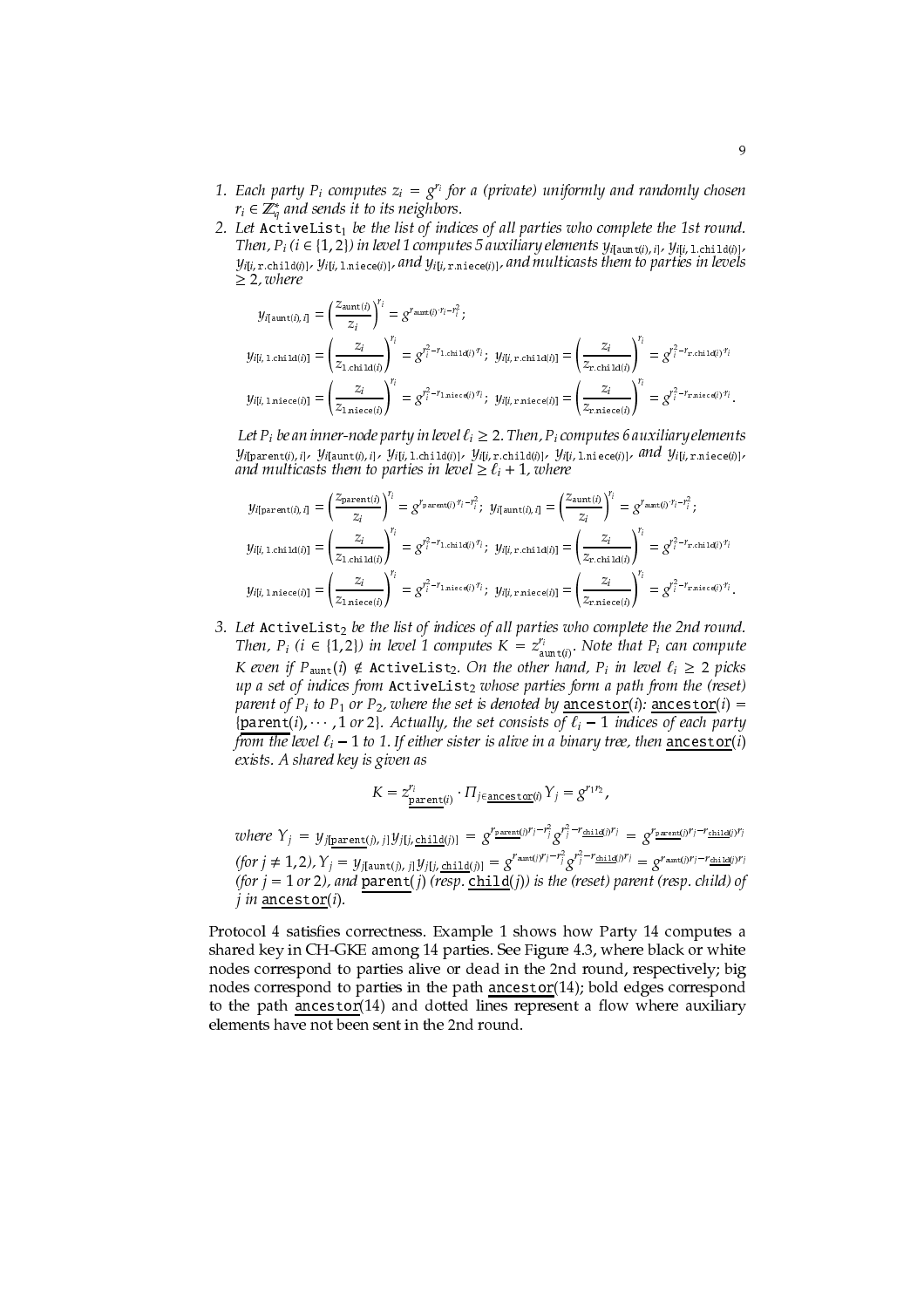**Example 1** Let  $n = 14$ ; and ActiveList<sub>2</sub> = {1, 3, 4, 5, 7, 8, 9, 10, 11, 12, 13, 14}. Then, Party 14 computes a shared key as follows. In this case, the reset parent of  $P_{14}$  is  $P_5$  and the reset parent of  $P_5$  is  $P_1$ , which becomes the end of the path, and *thus,* ancestor(14) = {5, 1}. So, P<sub>14</sub> computes  $Y_5 = g^{r_1 r_5 - r_5^2} g^{r_5^2 - r_{14} r_5} = g^{r_1 r_5 - r_5 r_{14}};$  $Y_1 = g^{r_2 r_1 - r_1^2} g^{r_1^2 - r_1 r_5} = g^{r_2 r_1 - r_1 r_5}$ ; and thus, results in  $K = z_5^{r_1 q} Y_1 Y_5 = g^{r_1 r_2}$ .

Remarks 1 1. Parties with low computational resources are arranged to nodes in leaves. Then, they can skip the 2nd round. Those parties executes 1 exponentiation in the round 1 and the computation of the shared key.

2. Parties with large computational resources are arranged to inner nodes. They need to execute both the 1st and the 2nd rounds.

#### **Generalized CH-GKE** 4.3

We show the generalization of Protocol 4 as Protocol 5. Figure 4.4 shows the relations of parties in the generalized CH-GKE. In Protocol 5, a concept of children and parent of a party in level  $\ell_i$  are generalized to {G.child(i)<sub>i</sub>} and {G.parent(i)<sub>i</sub>}: a party in level  $\ell_i$  makes auxiliary elements for  $O_i$  parties in level  $\ell_i$  + 1, denoted by G.child( $i$ )<sub>1</sub>,  $\cdots$ , G.child( $i$ )<sub>O<sub>i</sub></sub>; and  $I_i$  parties in level  $\ell_i$  – 1, denoted by G.parent(i)<sub>1</sub>,  $\cdots$ , G.parent(i)<sub>I<sub>i</sub>, make P<sub>i</sub>'s auxiliary elements, respec-</sub> tively. Remark that the number of  $I_i$  is less than that of parties in level  $\ell_i - 1$ . The generalized CH-GKE tolerates all patterns of party faults if one party in {G.parent(i)<sub>i</sub>} for each party  $P_i$  is alive in a binary tree. The detailed protocol is given in the below, which is the same as Protocol 4 except using  $\{G {\text{.child}(i)}_j\}$ and  $\{G.parent(i)_i\}$ .

### Protocol 5 (Generalized CH-GKE)

- 1. Each party  $P_i$  computes  $z_i = g^{r_i}$  for a (private) uniformly and randomly chosen  $r_i \in \mathbb{Z}_a^*$  and sends it to its neighbors.
- 2. Let ActiveList1 be the list of indices of all parties who complete the 1st round. Then,  $P_i$  (i  $\in$  {1,2}) computes 5 auxiliary elements  $y_{i|parent(i), i}$ ,  $y_{i|i, 1, child(i)|}$ ,  $y_{i[i, \text{ r.child}(i)]}, y_{i[i, 1, \text{ n.iece}(i)]},$  and  $y_{i[i, \text{ r.n.iece}(i)]},$  and multi-casts them to parties in levels  $\geq 2$ . Let  $P_i$  be an inner-node party in level  $\ell_i \geq 2$ . Then,  $P_i$  computes  $I_i + O_i$  auxiliary elements,  $\{y_{i|G,parent(i), i}\}_{j=1,\dots,I_i}$  and  $\{y_{i|i, G,child(i), j}\}_{j=1,\dots,Q_i}$  and multicasts them to parties in levels  $\geq \ell_i + 1$ , where

$$
y_{i \text{[Gparent}(i)_j, i]} = \left(\frac{z_{\text{Gparent}(i)_j}}{z_i}\right)^{r_i} = g^{r_{\text{Gparent}(i)_j \cdot r_i - r_i^2}; y_{i \text{[i, Gchi1d}(i)_j]}} = \left(\frac{z_i}{z_{\text{Gchild}(i)_j}}\right)^{r_i} = g^{r_i^2 - r_{\text{Gchild}(i)_j} \cdot r_i}
$$

3. Let ActiveList<sub>2</sub> be the list of indices of all parties who complete the 2nd round. Then,  $P_i$  ( $i \in \{1,2\}$ ) in level 1 computes  $K = z_{\text{aunt}(i)}^r$ .  $P_i$  in level  $\ell_i \ge 2$  picks up a set of indices from ActiveList<sub>2</sub> whose parties form a path from the (reset) parent of  $P_i$  to  $P_0$  or  $P_1$ , where the set is denoted by ancestor(i). If one of {G.parent(i)<sub>j</sub>} is alive in a binary tree, then ancestor(i) exists. A shared key is given as

$$
K=z_{\texttt{parent}(i)}^{r_i}\cdot \Pi_{j\in \texttt{ancestor}(i)} Y_j=g^{r_1r_2},
$$

where  $Y_j = y_{j[parent(j), j]}y_{j[i, child(j)]}$  and parent(j) and  $child(j)$  are the (reset) parent and child of  $j$  in ancestor(i), respectively.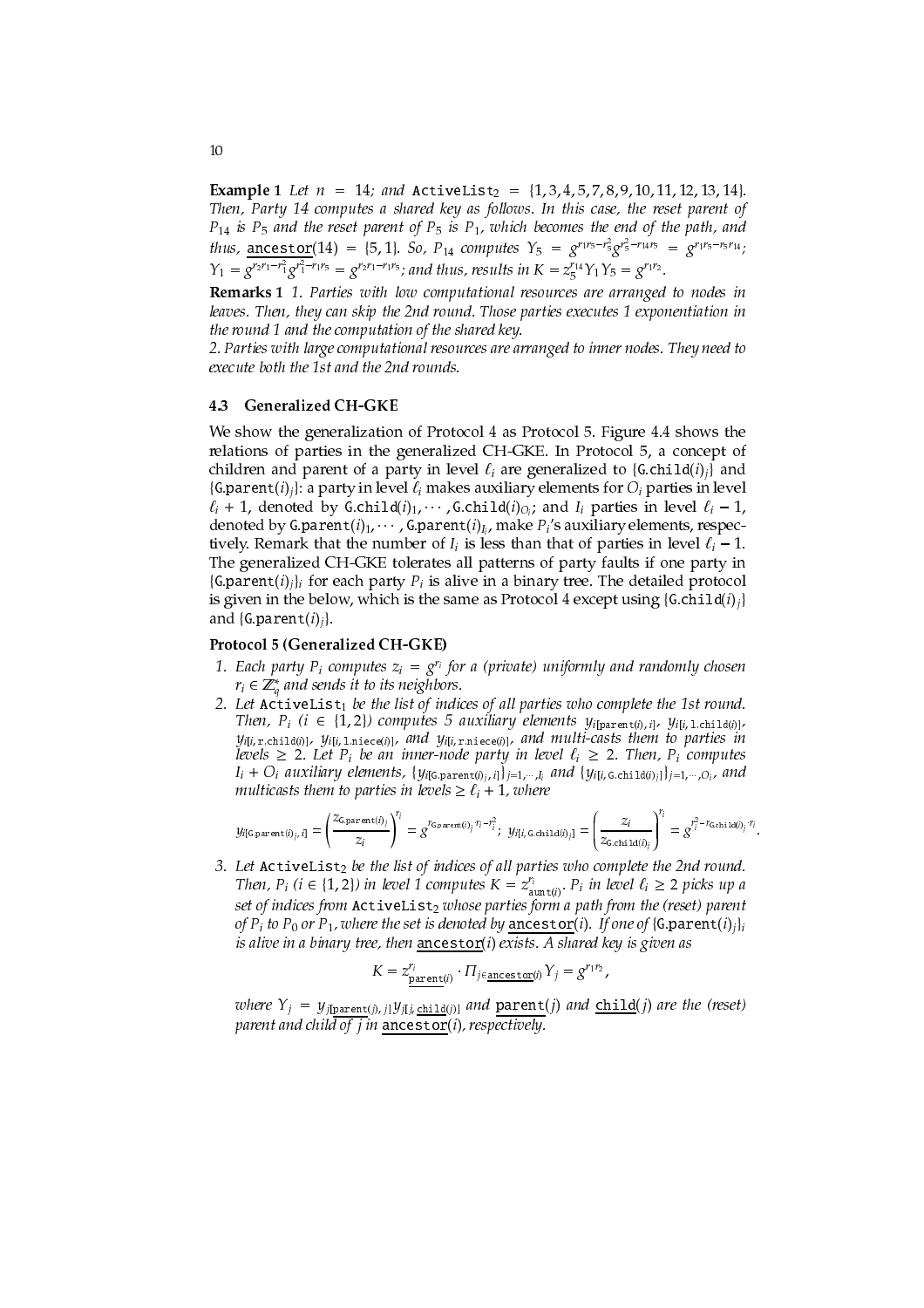**Remarks 2** 1. For  $P_i$  in level  $\ell_i \geq 2$ , the number of generalized parents  $I_i$  (resp. children  $O_i$ ) needs to be  $I_i \leq 2^{\ell_i-1}$  (resp.  $O_i \leq 2^{\ell_i+1}$ ) to satisfy correctness.

2. The more auxiliary elements  $I_i + O_i$  are generated, the more party faults CH-GKE tolerates. However, it needs to locate positions where parties have failed.

#### **Security of CH-GKE** 4.4

Theorem 3 that a passive adversary breaks CH-GKE (Protocol 4) is used to solve the Square-DDH Problem.

Theorem 3. Assuming the Square-DDH over G is hard, CH-GKE (basic) (Protocol 4), denoted simply by  $\Pi$ , is a secure group GKE protocol. Namely,

$$
\mathsf{Adv}_{\Pi}^{\mathsf{GKE}}(t, q_{ex}) \leq \mathsf{Adv}_{\mathbb{G}}^{\mathsf{Square-DDH}}(t'),
$$

where  $\text{Adv}_{\Pi}^{\text{GKE}}(t, q_{ex})$  is an adversary to  $\Pi$  with  $q_{ex}$ Execute queries and in t time, and  $\text{Adv}_{\text{G}}^{\text{Square-DDH}}(t')$  is an adversary to Square-DDH in  $t' = t + q_{ex}(13n - 15)$ EM time for the number of parties n.

**Proof:** Given an algorithm  $A$  against  $\Pi$  running in time  $t$ , we show how to construct an adversary  $B$  against the Square-DDH.

A tuple  $(g, y, h) \in \mathbb{G} \times \mathbb{G} \times \mathbb{G}$  is given to  $\mathcal{B}$ , where  $y = g^x$  with unknown x to B and  $h = g^{x^2}$  or a random number in G. Then, B runs A to decide whether  $h = g^{x^2}$  or not. B sets  $z_1 = y$ . Next, choose  $c_2, \dots, c_n \in \mathbb{Z}_p$  randomly, and set

 $z_i = z_{i-1} \cdot g^{-c_i} = g^{x - \sum_{j=2}^{i} c_j}$  for  $i \ge 2$ .  $z_i$  can be computed since  $z_{i-1}$  was computed before. Note that  $B$  knows  $z_i$  but does not know the logarithm  $r_i$  of  $z_i = g^{r_i}$ ,

where  $r_i = x - \sum_{j=2}^{r} c_j$ . From this, B can compute  $y_{i[\text{parent}(i), i]}, y_{i[\text{aunt}(i), i]}, y_{i[i, 1 \text{child}(i)]},$ 

 $y_{i[i, r, child(i)]}, y_{i[i, 1, niece(i)]}$ , and  $y_{i[i, r, niece(i)]}$  as follows.

In the case of  $P_1$ , set

$$
y_{i\left(\text{aunt}(1), 1\right]} = \left(\frac{z_{\text{aunt}(1)}}{z_1}\right)^{r_1} = g^{r_2 r_1 - r_1^2} = g^{(x - c_2)x - x^2} = y^{-c_2}
$$

which is computable since  $c_2$  is known to  $B$ . Let us discuss the other 4 auxiliary elements. Set the number of 1.child(1) to num.1c(1). Then, num.1c(1) > 2 holds and

$$
y_{1[1, 1 \text{child}(1)]} = \left(\frac{z_1}{z_{1 \text{child}(1)}}\right)^{r_1} = g^{r_1^2 - r_{1 \text{child}(1)} r_1} = g^{x^2 - (x - \sum_{j=2}^{\text{num.1c}(1)} c_j)x} = g^{\min_{j=2}^{\text{num.1c}(1)} c_j)x} = y^{\min_{j=2}^{\text{num.1c}(1)} c_j}
$$

which is computable since  $\sum_{i=2}^{\text{num.lc(1)}} c_i$  is known to  $\mathcal{B}$ . The computation of the other 3 auxiliary elements follows the above.

In the case of  $P_2$ , set

$$
y_{2\left[\operatorname{aunt}(2),2\right]} = \left(\frac{z_{\operatorname{aunt}(2)}}{z_2}\right)^{r_2} = g^{r_1r_2 - r_2^2} = g^{x(x-c_2)-(x-c_2)^2} = y^{c_2}g^{-c_2^2},
$$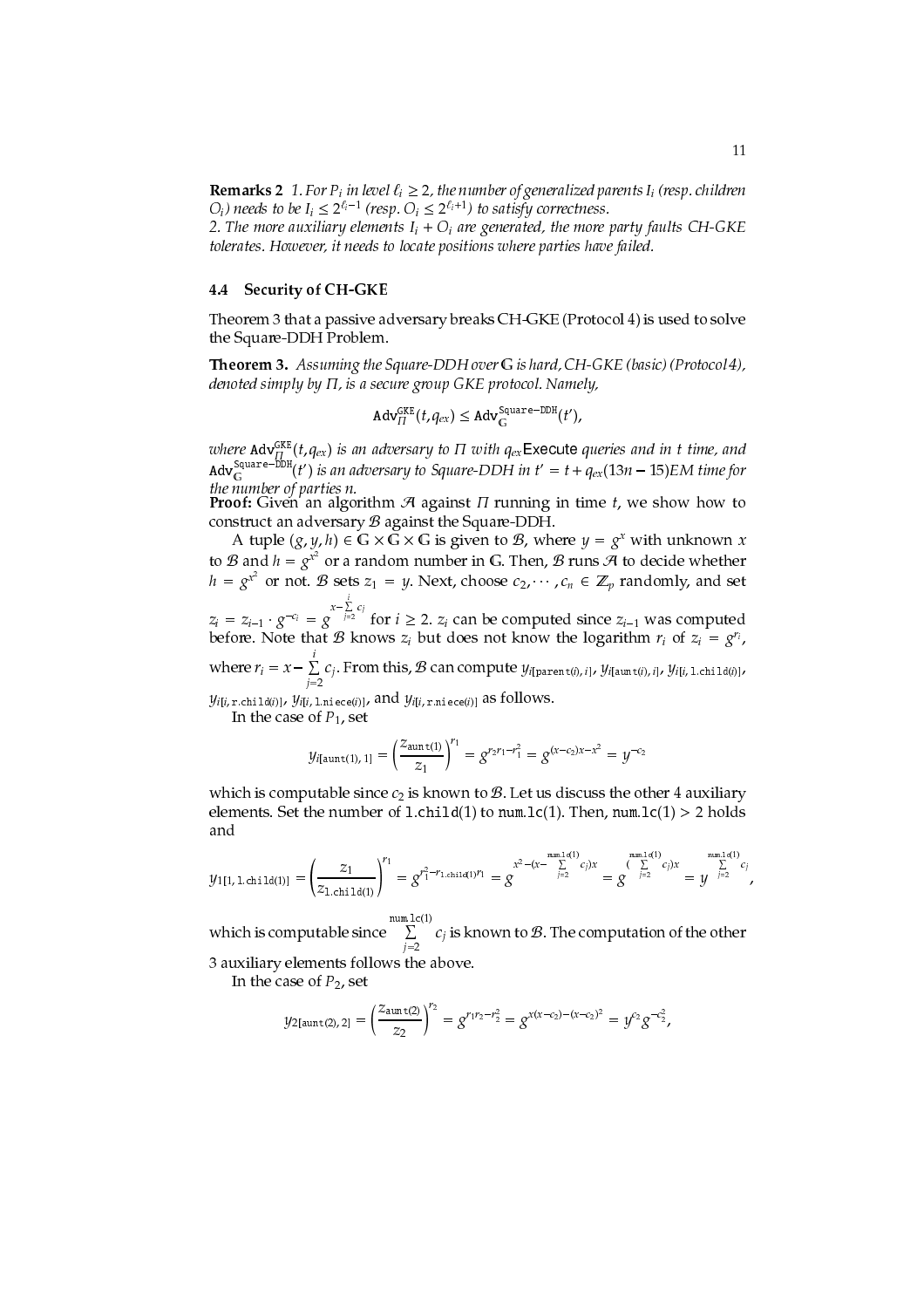which is computable since  $c_2$  is known to  $\mathcal{B}$ . The other 4 auxiliary elements can be computed in the same way.

In the case of  $P_i(i \geq 3)$ ,  $B$  can compute 6 auxiliary elements in the same way as above. Let us discuss two auxiliary elements of  $y_{i|parent(i), i|}$  and  $y_{i|aint(i), i|}$ . Set the number of parent(i) to num.par(i). Then, num.par(i)  $\langle i \rangle$  holds and

$$
y_{i[\text{parent}(i), i]} = \left(\frac{z_{\text{parent}(i)}}{z_i}\right)^{r_i} = g^{r_{\text{parent}(i)}r_i - r_i^2} = g^{(x - \sum_{j=2}^{\text{numpar}(i)} c_j)(x - \sum_{j=2}^i c_j) - (x - \sum_{j=2}^i c_j)^2}
$$

$$
= y^{-\sum_{j=\text{numpar}(i)+1}^i c_j} g^{(x_{\text{numpar}(i)+1} - x_j)(\sum_{j=2}^i c_j)}
$$

which is computable since  $\forall c_j$  is known to  $\mathcal{B}$ .  $y_{i| \text{aunt}(i), i]}$  can be computed in the same way as above. Let us discuss the other 4 auxiliary elements. Set the number of 1.child(*i*) to num.lc(*i*). Then, num.lc(*i*) > *i* holds and

$$
\mathcal{Y}_{i[i, 1 \text{ .chi1d}(i)]} = \left(\frac{z_i}{z_{1 \text{ .chi1d}(i)}}\right)^{r_i} = g^{r_i^2 - r_{1 \text{ .chi1d}(i)} r_i} = g^{(x - \sum_{j=2}^i c_j)^2 - (x - \sum_{j=2}^{\text{numn1c}(i)} c_j)(x - \sum_{j=2}^i c_j)} = \frac{y}{y}^{\min_{j=i+1}^{n(c)} c_j} \left(\sum_{j=1}^i c_j\right) \left(\sum_{j=i+1}^{\text{numn1c}(i)} c_j\right)
$$

which is computable since  $\forall c_j$  is known to  $\beta$ . The computation of the other 3 auxiliary elements follows the above.

As the  $c_i$  ( $i \ge 2$ ) are distributed uniformly at random, the distribution of  $z_i$ and  $y_{i[i, j]}$  is identical to that in  $\Pi$ . The transcript consists of

 $T = \{z_i, y_i | \text{parent}(i), i |, y_i | \text{aunt}(i), i |, y_i |, 1 \text{.child}(i) \}$ ,  $y_i | i, 1 \text{.child}(i) \}$ ,  $y_i | i, \text{r.child}(i) \}$ ,  $y_i | i, 1 \text{.$ 

for each party  $P_i$ . Let ActiveList<sub>2</sub> be the list of indices of all parties who complete the 2nd round. Upon the Test request,  $B$  issues the shared key K as follows,

$$
K = g^{r_1 r_2} = g^{x(x-c_2)} = g^{x^2} y^{-c_2} = hy^{-c_2}.
$$

If K is the shared group key, then  $h = g^{x^2}$ , i.e.  $(g, y, h)$  is a valid Square-DDH set. Therefore, B succeeds with the same advantage as  $\mathcal{A}$  by  $(13n-15)$  EM additional computational time to generate  $T$ .

We consider the case in which  $\mathcal A$  makes a single Execute query, since  $\mathcal B$  can easily generate another set of  $(g^r, y^r, h^{r^2})$  of the same type as  $(g, y, h)$  for a random exponent  $r \in \mathbb{Z}_p$ . Bounding the number *n* by the total number of parties, the claim follows.

In the same way, we can show that a passive adversary that breaks the generalized CH-GKE (Protocol 5) is used to solve the Square-DDH Problem, whose proof will be shown in the final paper.

**Theorem 4.** Assuming the Square-DDH over G is hard, CH-GKE (general) (Protocol 5), denoted simply by  $\Pi$ , is a secure group GKE protocol. Namely,

$$
\mathbf{Adv}_{\Pi}^{\mathsf{GKE}}(t,q_{ex}) \leq \mathbf{Adv}_{\mathbf{G}}^{\mathsf{Square-DDH}}(t'),
$$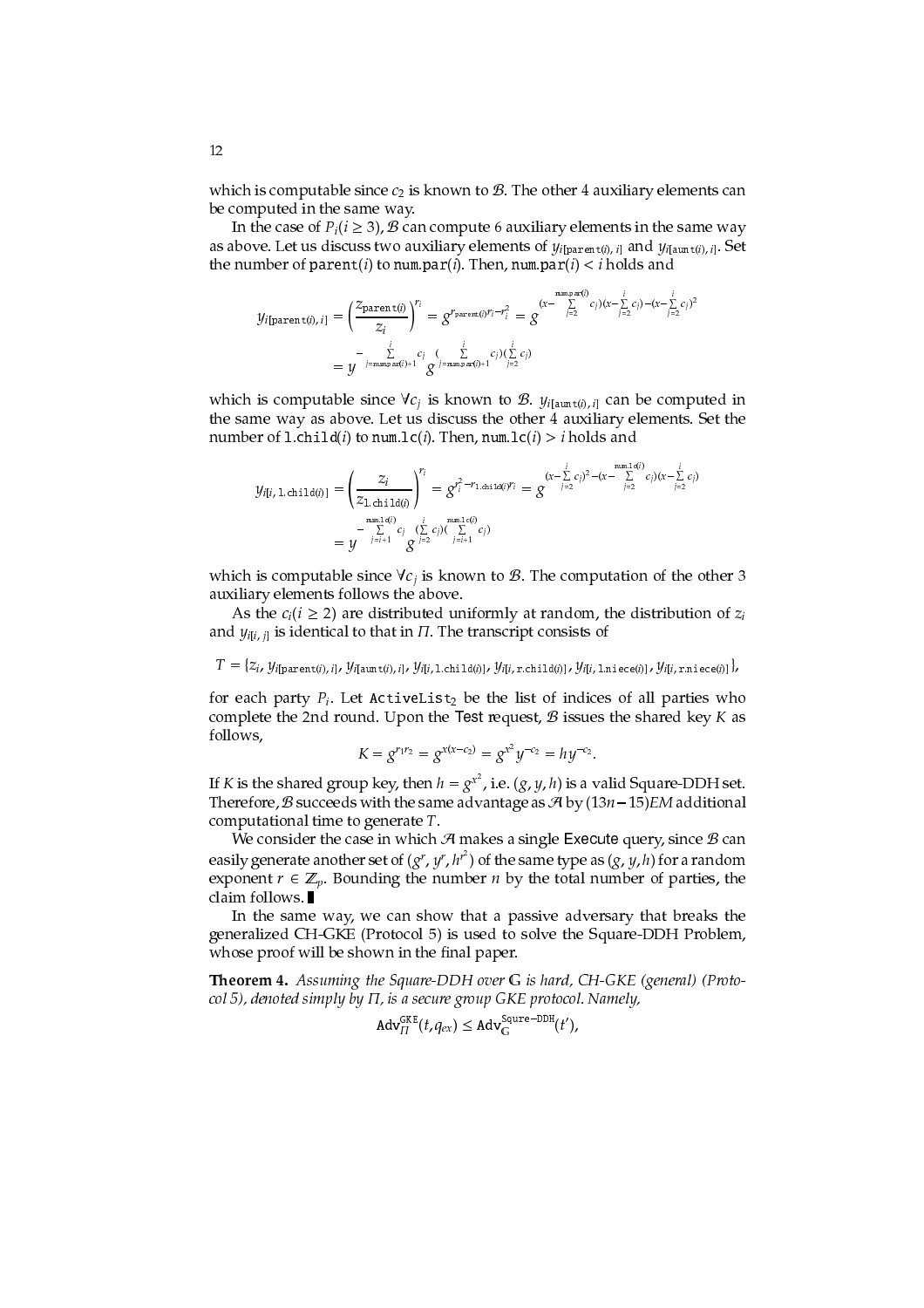where  $\text{Adv}_{\Pi}^{\text{GKE}}(t, q_{ex})$  is an adversary to  $\Pi$  with  $q_{ex}$ Execute queries and in t time; Adv<sup>Squre-DDH</sup>(t') is an adversary to Square-DDH in t' = t +  $q_{ex}$ ((2max<sub>II</sub> + 1)n + 9 –  $4\overline{\text{max}}_{\Pi}$ )EM time for the number of parties n; and  $\max_{\Pi}$  is the maximum number of auxiliary elements constructed by a single party.

#### T-Robust GKE with  $O(\log n)$  complexity 5

CH-GKE, shown in Section 4, achieves robustness with  $O(\log n)$  message size. The generalized CH-GKE tolerates if one of paths from any alive party to  $P_1$  or  $P_2$  is alive. However, it needs to locate positions where parties have failed. In fact, either  $P_1$  or  $P_2$  need to be alive. On the other hand, JKT tolerates any T-party faults in any position, however, it needs  $O(n)$  computational complexity.

In this section, we present T-robust GKE with  $O(\log n)$  communicational and computational complexity. Our idea is to combine both JKT and CH-GKE considering their advantages: JKT is a symmetric structure and tolerates any Tparty fault in any position but works in  $O(n)$  computational complexity, while CH-GKE is an asymmetric structure and works in  $O(\log n)$  communicational and computational complexity. Our strategies to combine both T-robust JKT and CH-GKE are: from the point of any T-party fault, the shared key is computed in the procedure of T-robust JKT. Then, auxiliary elements for parties not in JKT procedure to compute the shared key are generated and multicasted in the procedure of CH-GKE. According to this strategy, parties are arranged to a circle of JKT or trees of CH-GKE; and compute JKT-and-CH-GKE-like auxiliary elements or CH-GKE-like auxiliary elements, respectively. Figure 5.1 shows an arrangement of parties, where parties in a circle execute JKT part, parties in trees execute CH-GKE part, dotted lines in the circle represent a flow that the party 1 computes auxiliary elements in JKT part, and bold lines from the party 1 to nodes in level 1 of trees represent a flow that the party 1 computes auxiliary elements in CH-GKE part. Let us show how we combine JKT and CH-GKE briefly, then present our T-robust GKE (Protocol 6):

1. IKT part

 $T + 2$  parties are arranged in the circle of JKT<sup>4</sup>. They compute auxiliary elements to execute T-robust JKT, which are in total for  $T + 1$  parties. They also compute ones to execute CH-GKE, which are in total for  $2(T+1)$  parties, because any party in level  $\ell_i$  of CH-GKE needs to get auxiliary elements sent by  $T + 1$  different parties in level  $\ell_i - 1$ , while the number of parties in level  $\ell_i$  is twice as large as one in level  $\ell_i$  – 1. Those auxiliary elements are called JKT-and-CH-GKE-like auxiliary elements.

2. CH-GKE part

Arrange  $T$  + 2 trees of CH-GKE under each party in the circle of JKT.  $\frac{n-(T+2)}{T+2}$ parties are arranged in each tree of CH-GKE, where the height of tree is  $\ell = \lceil \log_2 \frac{n}{T+2} + 1 \rceil - 1$ . They execute CH-GKE and compute auxiliary elements for  $2(T + 1)$  parties in total in the same reason as above.

 $\,$  4 This is the smallest number of parties arranged in the circle, which can be set to more than  $T + 2$ .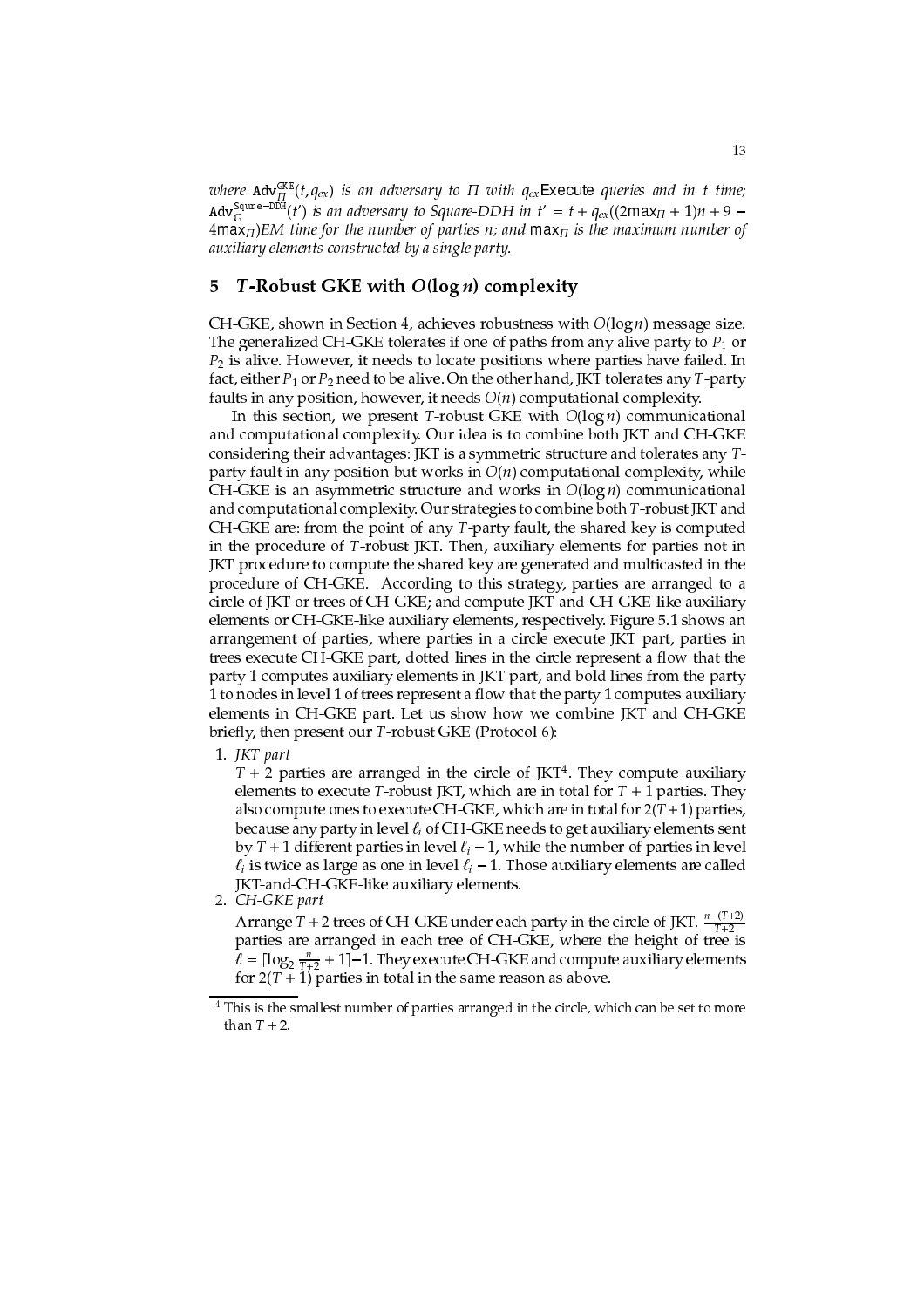**Protocol 6 (T-robust GKE)** T-robust GKE among *n* parties is a combination of Trobust JKT among  $T + 2$  parties and T-robust CH-GKE among  $n - T - 2$  parties.

INITIALIZATION: ARRANGE PARTIES TO JKT OR CH-GKE Set  $T + 2$  parties in the circle in JKT, where they are numbered from 1 to  $T + 2$ . Arrange T + 2 trees of CH-GKE by setting each party in the circle of JKT to each root. Finally, set  $\frac{n-T-2}{T+2}$  parties in each tree.

**GROUP KEY EXCHANGE PROTOCOL** 

- 1. Each party  $P_i$  computes  $z_i = g^{r_i}$  for a (private) uniformly and randomly chosen
- $r_i \in \mathbb{Z}_q^*$  and sends it to its neighbors.<br>2. Let ActiveList<sup>IKT</sup> (resp. ActiveList<sup>CH</sup>) be the list of indices of parties in the circle (resp. trees) who complete the 1st round.

PARTIES IN THE CIRCLE OF JKT: Let  $P_i$  be a party in the circle, who has generalized children {G.child(i)<sub>i</sub>} in trees.  $P_i$  computes and broadcasts two types of auxiliary elements: auxiliary elements  $x_{[k, i]}$  seen in the 2nd round in JKT(Protocol 2) and those seen in children parts of the 2nd round in CH-GKE between  $P_i$  itself and generalized  $2(T + 1)$  children in the tree,  $P_{\text{G,child}(i)_i}$  (see Section 4.3 for G.child(i)<sub>i</sub>):

$$
x_{[k, i]} = \left(\frac{z_i}{z_k}\right)^{r_i} = g^{r_i^2 - r_k r_i} \text{ (ActiveList}_1^{IKT} \ni k \neq i)
$$
\n
$$
y_{i[i, G\text{-child}(i)_j]} = \left(\frac{z_i}{z_{G\text{-child}(i)_j}}\right)^{r_i} = g^{r_i^2 - r_i r_{G\text{-child}(i)_j}} \text{ (ActiveList}_1^{CH} \ni G\text{-child}(i)_j)
$$

PARTIES IN TREES OF CH-GKE: Let  $P_i$  be an inner-node party in level  $\ell_i$  in a tree, who has generalized parents {G.parent(i)<sub>i</sub>} in the circle (resp. trees) if  $\ell_i = 1$  (resp.  $\ell_i \geq 2$ ) and generalized children {G.child(i)<sub>i</sub>} in trees. P<sub>i</sub> computes (T+1)+2(T+1) auxiliary elements and multi-casts them to parties in level  $\geq \ell_i + 1$  in the same way as in Protocol 5:

$$
\mathcal{Y}_{i \text{[Gparent}(i)_j,~i]} = \left(\frac{z_{\text{Gparent}(i)_j}}{z_i}\right)^{r_i} = g^{r_{\text{Gparent}(i)_j} \cdot r_i - r_i^2}; ~~\mathcal{Y}_{i \text{[}i, \text{G}, \text{chi1d}(i)_j]} = \left(\frac{z_i}{z_{\text{G}, \text{child}(i)_j}}\right)^{r_i} = g^{r_i^2 - r_{\text{G}, \text{child}(i)_j} \cdot r_i}
$$

3. Let ActiveList $_2^{[KT]}$  (resp. ActiveList $_2^{CH}$ ) be the list of indices of parties in the circle (resp. trees) who complete the 2nd round. Here we set #ActiveList<sup>JKT</sup> = T'. Assume that the alive parties in  $\texttt{ActiveList}_2^{JKT}$  are sorted in the same order as before and ordered  $\{P_{a_1}, P_{a_2}, \cdots, P_{a_{T'}}\}.$ 

PARTIES IN THE CIRCLE OF JKT: Each  $P_{a_i}$  in the circle computes a shared key

$$
K = z_{a_{i-1}}^{r_{a_i} \cdot T'} \cdot X_{a_i}^{T'-1} \cdot X_{a_{i+1}}^{T'-2} \cdots X_{a_{i-2}} = g^{r_{a_1} r_{a_2} + r_{a_2} r_{a_3} + \cdots + r_{a_{T'}} r_{a_1}},
$$

where  $X_{a_j} = x_{[a_{j-1}, a_j]} \cdot (x_{[a_{j+1}, a_j]})^{-1} = g^{r_{a_j} r_{a_{j+1}} - r_{a_{j-1}} r_{a_j}}$  ( $j \in \{1, \dots, T'\}$ ).<br>
PARTIES IN TREES OF CH-GKE: Each  $P_i$  in level 1 picks up a party  $P_{a_i} \in$ **ActiveList**<sup>IKT</sup> whose corresponding auxiliary element,  $y_{a_i[a_i, i]}$ , has been sent to  $P_i$ . A shared key is given as follows:

$$
K = (K')^{T'} \cdot X_{a_i}^{T'-1} \cdot X_{a_{i+1}}^{T'-2} \cdots X_{a_{i-2}}
$$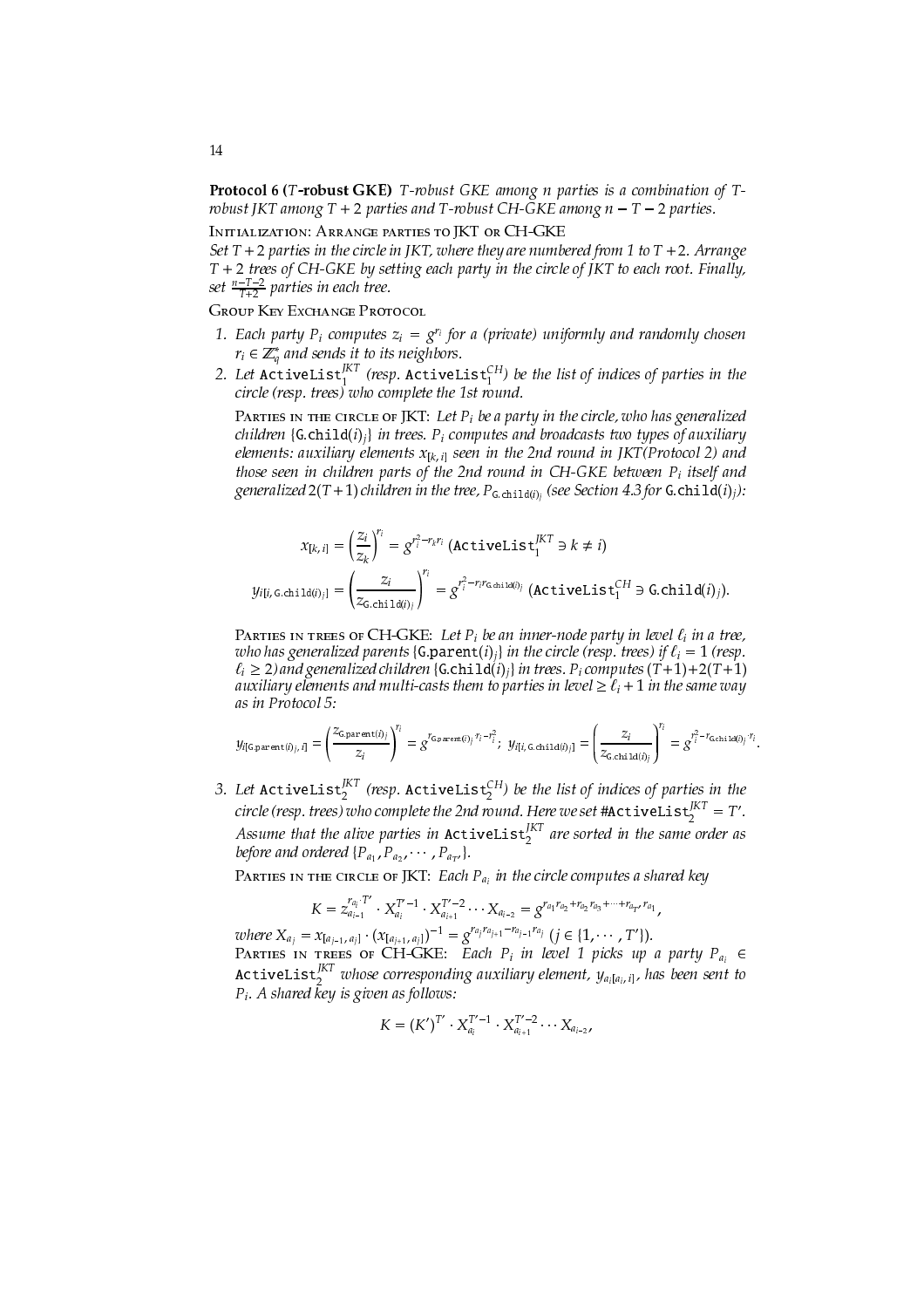where  $K' = z_{a_i}^{r_i} \cdot y_{a_i[a_i, i]} \cdot (x_{[a_{i+1}, a_i]})^{-1} = g^{r_{a_i} r_{a_{i+1}}}.$ 

Each  $P_i$  in level  $\ell_i \geq 2$ , first, picks up a set of indices from **ActiveList** ${}_{2}^{CH}$   $P_i$  whose parties form a path from the (reset) parent of  $P_i$  to the (reset) ancestor in level 1. The set is denoted by ancestor(i) in the same way as Protocols  $4$  and  $5$ . We also denote the index of the party in level 1 in ancestor(i) by ancestor(i)[1]. Then,  $\frac{\text{ancestor}(i)}{i} = \{ \frac{\text{parent}(i), \cdots, \frac{\text{ancestor}(i)[1]}{i}, \text{ if the number of fault parties} \}$ is less than or equal to T, then  $\frac{\text{arccsc}(v)}{\text{arccsc}(v)}$  exists. Next,  $P_i$  picks up a party  $P_{a_i} \in \text{ActiveList}_2^{\text{IKT}}$  whose corresponding auxiliary element,  $y_{a_i}$ [a<sub>i</sub>, <u>ancestor</u>(i)[1]], has been sent to  $P_{\text{ancestor}(i)[1]}$ .

$$
K = (K')^{T'} \cdot X_{a_i}^{T'-1} \cdot X_{a_{i+1}}^{T'-2} \cdots X_{a_{i-2}}
$$

where  $K' = z_{\frac{\text{parent}(i)}{\text{parent}} \cdot ( \prod_{j \in \text{ancestof}(i)} Y_j ) \cdot y_{a_i[a_i, \text{ancestof}(i)[1]]} \cdot (x_{[a_i+1, a_i]})^{-1} = g^{r_{a_i}r_{a_{i+1}}}$ <br>and  $Y_j = g^{\frac{r_{\text{parent}(i)}r_j - r_{\text{child}(i)}r_j}}.$ 

Protocol 6 satisfies correctness. Example 2 shows how Party 28 computes a shared key in 5-robust GKE among 49 parties. See Figure 5.2, where black or white nodes correspond to parties alive or dead in the 2nd round, respectively; big nodes correspond to parties in the path ancestor(28); bold edges correspond to the path of  $\frac{1}{\text{ancestor}}$  (28) and  $P_{a_i} \in \text{ActiveList}_{2}^{|KT|}$  and bold dotted edges correspond to the path of ActiveList<sup> $J_{X}^{KT}$ </sup>, where a shared key is computed.

**Example 2** Let S be a set of parties with  $#S = n = 49$ , and F be a set of fault parties, where  $F = \{1, 2, 5, 7, 9, 10, 11, 24, 31\}$ . Then  $\text{ActiveList}_{2}^{K} = \{3, 4, 6\}$ ,  $T' = 3$ , and a shared key K is computed to  $K = g^{r_3 r_4 + r_4 r_6 + r_6 r_3}$ . Party 28 computes the shared key as follows. The reset parent of  $P_{28}$  is  $P_8$  and the reset parent of  $P_8$  is  $P_3$ , which key as follows. The reset parent of  $r_{28}$  is  $r_8$  and the reset parent of  $r_8$  is  $r_3$ , which<br>becomes the end of the path, and thus,  $\frac{\text{ancestor}}{(28)} = \{8\}$ .  $P_{28}$  picks up a party<br> $P_3 \in \text{ActiveList}_{S}^{KT}$ , and computes



Fig. 5.1. T-robust GKE

Fig. 5.2. Example of 5-robust GKE among 49 parties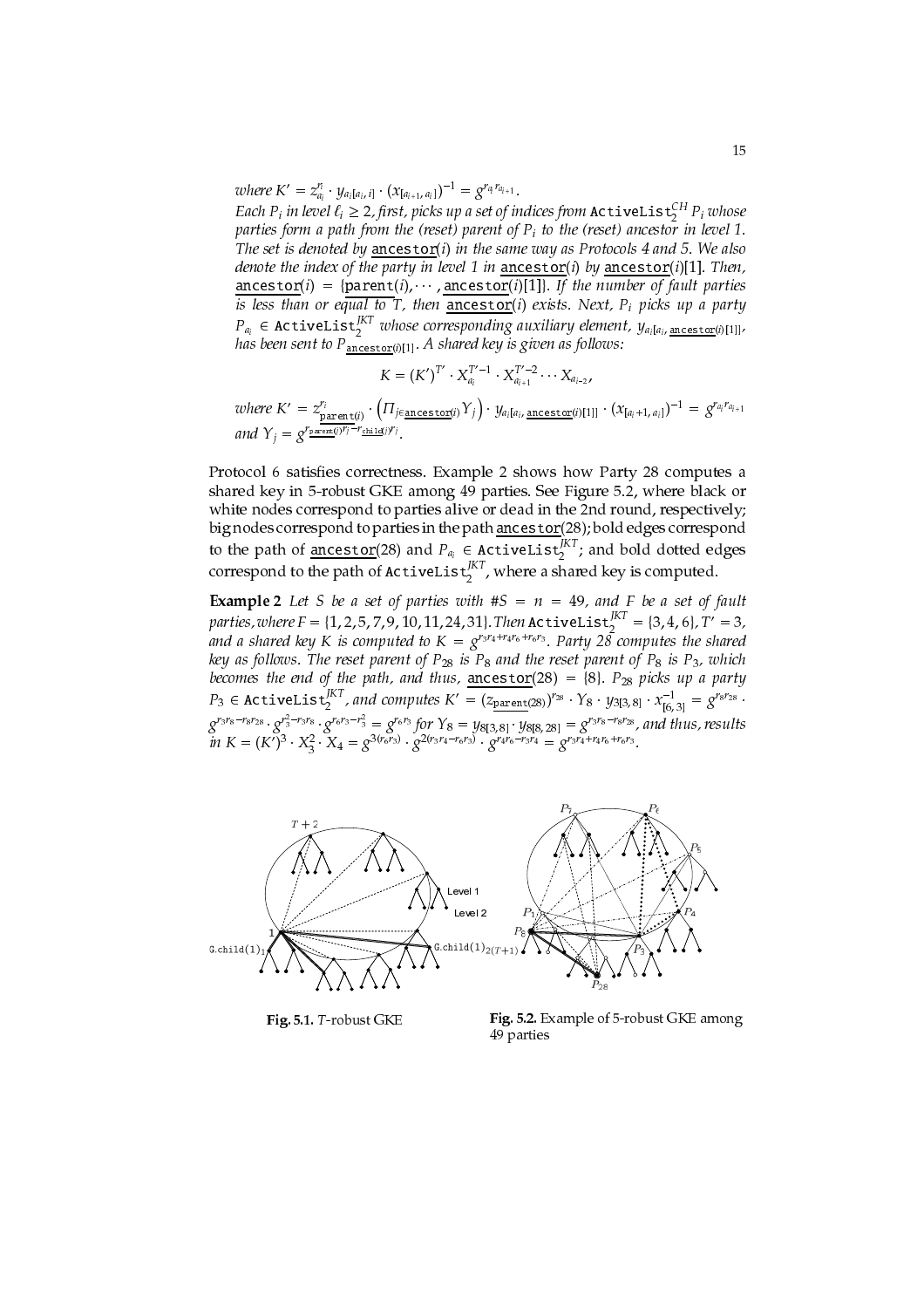The security of Protocol 6 is given in Theorem 5, whose proof will be shown in the final paper

Theorem 5. Assuming the DDH and Square-DDH over G are hard, Protocol 6, denoted simply by  $\Pi$ , is a secure group GKE protocol.

#### Comparison 6

This section compares our scheme with previous schemes from the view point of efficiency and robustness. Table 1 (resp. Table 2) summarizes the communicational (resp. computational) complexity per user and robustness of ours (Section 5), JKT, R-TDH1 (basic)<sup>5</sup>, BDI, and BDII. Note that, T-robust GKE means GKE tolerates all patterns of party faults up to T. JKT (cycle) or JKT (path) means Hamilton-cycle JKT or Hamilton-path JKT, respectively (See Section 3 for the detailed differences). When we do not have to distinguish JKT (cycle) from JKT (path), JKT is used simply. The notation of  $p$  and  $b$  is defined in Section 2.2. In an asymmetric party setting seen in BDII and ours, parties can be in different environment and have different computational resources since efficiency is different to each party type. In such GKEs, comparison is done by parties with large or low computational resources. Here after we focus on efficiency of JKT and our GKE since these are the same paradigm, while neither BDI nor BDII is robust and R-TDH1 is fully robust.

Our GKE has advantages over JKT in the received message complexity for any party type and computational complexity for parties with low computational resources. In fact, the size of our received message is  $O(T + \log n)$ , while that of JKT is  $O(n)$ . As for sent message complexity, ours is slightly worse than that of JKT. On the other hand, the order of our computational complexity for parties with low computational resources is  $O(T + \log n)$ , while that of JKT is  $O(T + n)$ , due to our scalable party arrangement.

Let us compare both our GKE and JKT by using concrete parameter of  $(n, T)$ . We firstly demonstrate the received message size comparison in Figures 6.1 and 6.2. Figure 6.1 simulates the case that the ratio of fault parties,  $T/n$ , is fixed to 0.1 and group size changes from  $10^4$  to  $10^7$ . In any case, our GKE has better performance than JKT (path)<sup>6</sup>. Figure 6.2 simulates the case that the group size is fixed to  $n = 10^7$ , and  $T/n$  changes from 0.1 to 0.8. When  $T/n < 0.67$ , received message size of our GKE for parties with large resources is better than that of JKT. As for parties with low resources, our GKE is more efficient than JKT in any  $T/n$ .

We next compare them in the computational complexity, shown in Figures 6.3 and 6.4. Note that, the computational complexity is estimated with complexity of a single multiplication on G (M), where estimation is done by:  $|G| = 1,024$ bits, EM = 1,536M, and I = 30M<sup>7</sup>. Figure 6.3 simulates the case that  $T/n$  is

16

 $5$  In our comparison, R-TDH1 in [3] is simplified to only key establishment for the estimation of its basic complexity.

 $6$  JKT (path) is slightly better than JKT (cycle) in the received message size, and, thus, only JKT (path) is simulated.

 $7$  The basic binary method is assumed for an exponentiation in G.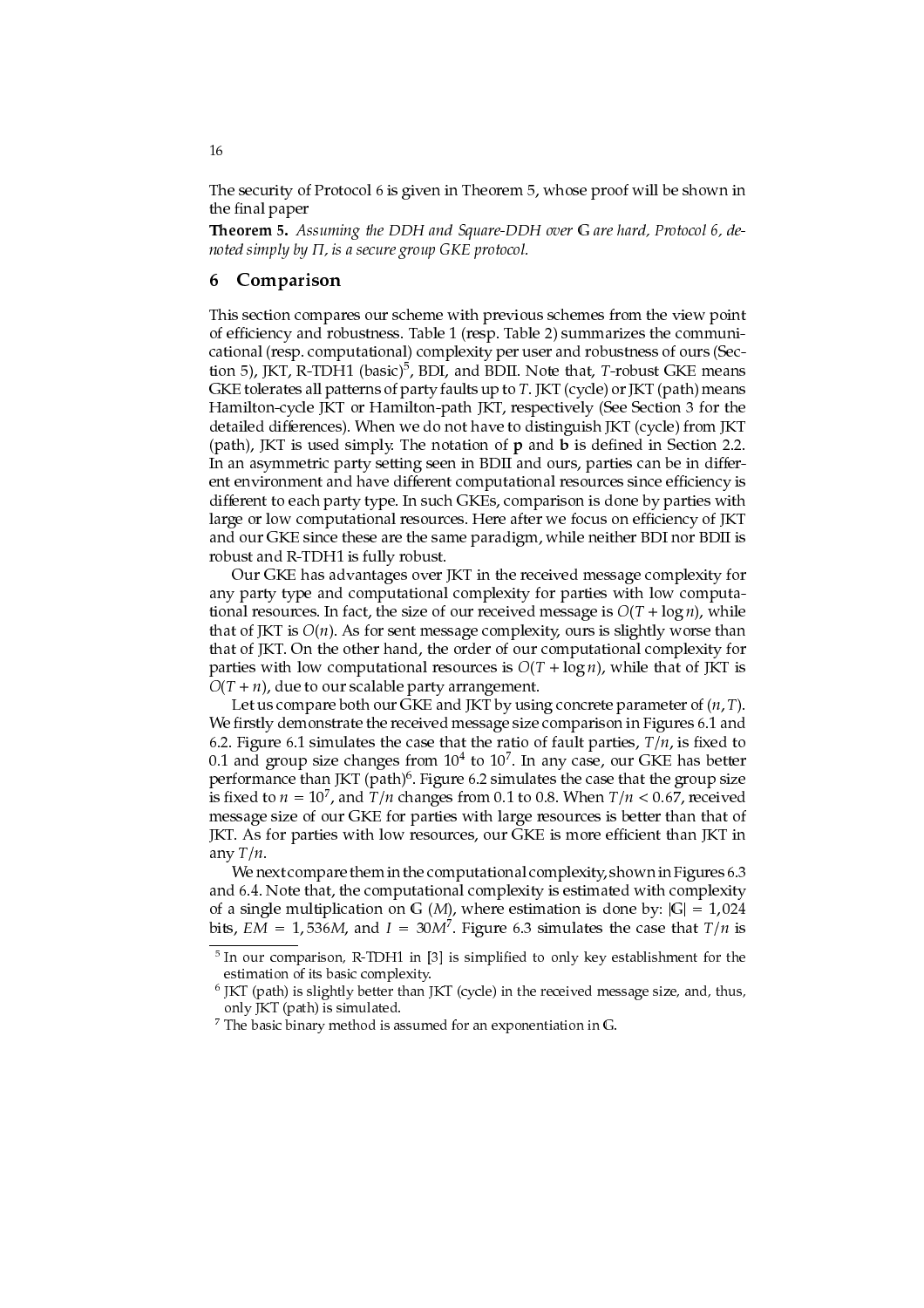| Party Type                        | Sent Messages (Large / Low)              | Received Message (Large / Low Computational Resources)                                                                                                        |
|-----------------------------------|------------------------------------------|---------------------------------------------------------------------------------------------------------------------------------------------------------------|
| BDI                               | $b + 2p$                                 | $(n-1)b + 2p$                                                                                                                                                 |
| <b>BDII</b>                       | $2\mathbf{b} + 3\mathbf{p} / \mathbf{p}$ | $\log_2 nb + 3p / \log_2 nb + p$                                                                                                                              |
| $\vert$ IKT $\vert$ cycle $\vert$ | $2(T+1)b + 2(T+1)p$                      | $2(n-1)b + 2(T + 1)p$                                                                                                                                         |
| $ KT(\text{path}) $               | $2Tb + 2Tp$                              | $2(n-2)b + 2Tp$                                                                                                                                               |
| R-TDH1                            | nb/b                                     | $2(n-1)b/b$                                                                                                                                                   |
| ours                              |                                          | $\ 3(T+1)\mathbf{b} + 3(T+1)\mathbf{p} / (T+1)\mathbf{p} \ _{2(T+\log_2 n + 1)\mathbf{b} + 3(T+1)\mathbf{p}} / 2(T+\log_2 n + 1)\mathbf{b} + (T+1)\mathbf{p}$ |

Table 1. Sent/received message complexity of several GKEs among  $n$  parties

| <b>Table 2.</b> Computational complexity and robustness(max faults) of GKE among <i>n</i> parties |  |  |  |  |  |  |
|---------------------------------------------------------------------------------------------------|--|--|--|--|--|--|
|---------------------------------------------------------------------------------------------------|--|--|--|--|--|--|

| Party Type                  |           | Large Computational Resources | Low Computational Resources   | Robustness |                                |       |
|-----------------------------|-----------|-------------------------------|-------------------------------|------------|--------------------------------|-------|
|                             | $#EM$ #I  |                               | #M                            | $#EM$ #I   | #٨                             |       |
| <b>BDI</b>                  |           |                               | $2(n-1)$                      |            | $2(n-1)$                       |       |
| <b>BDII</b>                 |           |                               | $log_2 n$                     |            | $log_2 n$                      |       |
| $JKT(cycle)$ $(2(T + 2))$ 2 |           |                               | $6n + 8T - 4  2(T + 2) $      |            | $6n + 8T - 4$                  | Τ     |
| JKT(path) $  2(T+1)  $      |           |                               | $4(3n+T-\overline{6}) 2(T+1)$ |            | $4(3n + T - 6)$                | Т     |
| <b>R-TDH1</b> $ 3(n-1) $    |           |                               |                               |            |                                | $n-2$ |
| ours                        | $3T + 51$ |                               | $18T + 9$                     |            | $\sqrt{2 6T + 2\log_2 n + 5 }$ | T     |

fixed to 0.1 and group size changes from  $10<sup>4</sup>$  to  $10<sup>7</sup>$ . In any case computational complexity of our GKE for parties with low resources is smaller than that of JKT. That for parties are larger than that of JKT. Figure 6.4 simulates the case that the group size *n* is fixed to  $n = 10^7$  and  $T/n$  changes from 0.002 to 0.01. In the same way as Figure 6.3, the computational complexity for parties with low resources in our GKE is extremely reduced than that of JKT. That for parties with large resources is slightly better than JKT in the range of  $T/n < 0.004$ .

The above evaluations can be summarized as follows: (i) From the view point of received message complexity, our protocol has an advantage over JKT in received message complexity for parties with low computational resources, while JKT has an advantage over ours in sent message complexity (although both are  $O(T)$ ). (ii) From the view point of computational complexity, our protocol has an advantage over JKT for parties with low computational resources, while JKT has an advantage over our GKE for parties with large resources. (iii) Our GKE has very nice scalability in both computational and communicational complexity and, thus, can be available to parties with relatively low CPU or battery.

Finally, we show the optimal robust GKE for given parameter  $(n, T)$ , seen in Figures 6.5 and 6.6. Note that, our GKE is more efficient than JKT (cycle) in even received message size in any range of  $(n, T/n)$ . Thus, our GKE is compared with only JKT (path) from the point of view of received message size and computational complexity. JKT (path) has smaller received message size and computational complexity than our GKE for parties with large resources only if  $T/n$  is rather high. Note that, in any range, received message size and computational complexity of our GKE for parties with low resources is smaller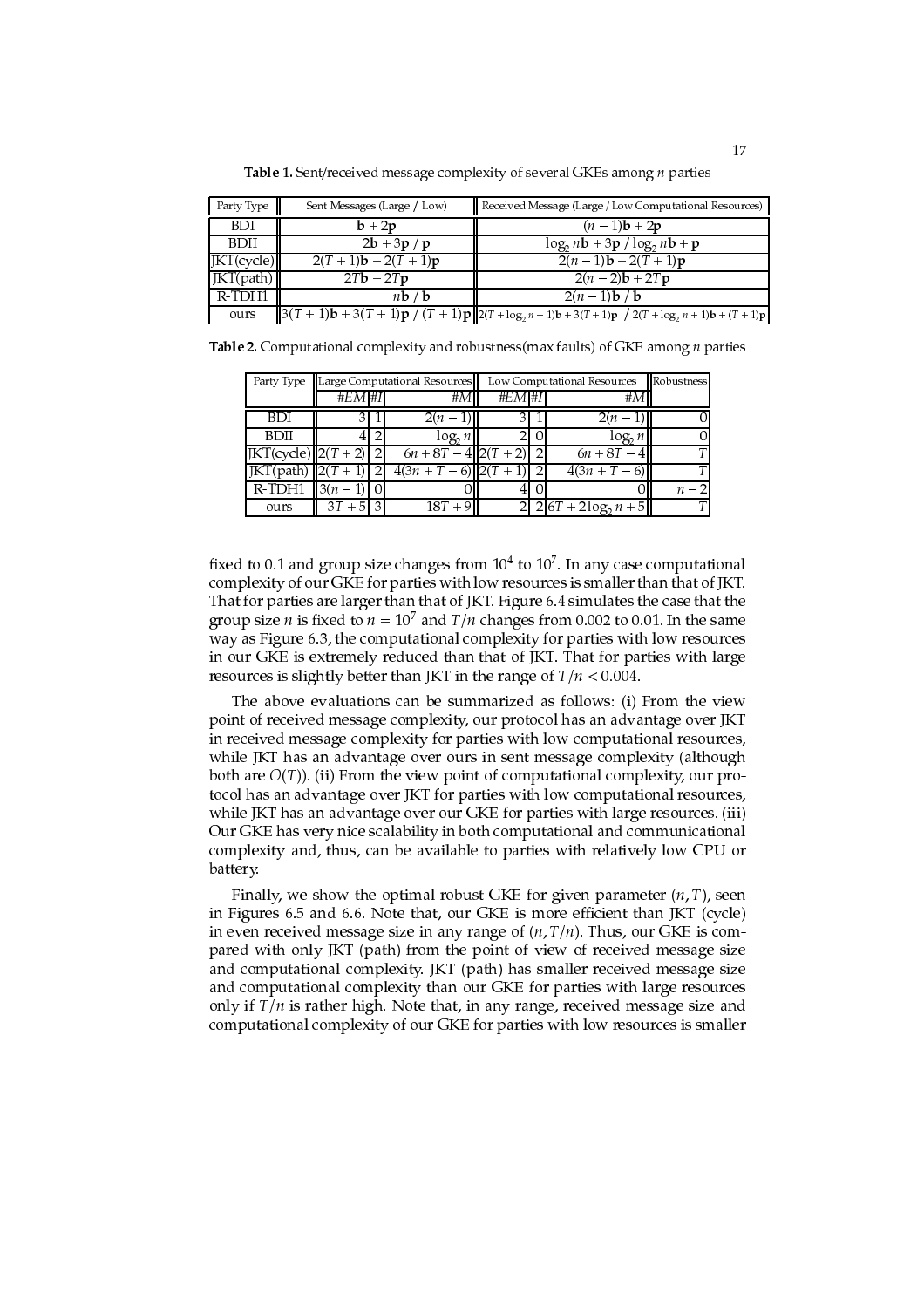



 $\mathbf{r}$  ,  $\mathbf{r}$  ,  $\mathbf{r}$  ,  $\mathbf{r}$  ,  $\mathbf{r}$  ,  $\mathbf{r}$  ,  $\mathbf{r}$  ,  $\mathbf{r}$  ,  $\mathbf{r}$  ,  $\mathbf{r}$  ,  $\mathbf{r}$  ,  $\mathbf{r}$  ,  $\mathbf{r}$  ,  $\mathbf{r}$  ,  $\mathbf{r}$  ,  $\mathbf{r}$  ,  $\mathbf{r}$  ,  $\mathbf{r}$  ,  $\mathbf{r}$  ,  $\mathbf{r}$  ,

Fig. 6.2. Neceived inessage size  $(n = 10^7)$  $\mathbf{r}$  and  $\mathbf{r}$  and  $\mathbf{r}$ 



 $\pm$  1, 0.0. Comparational complexity  $\pm$  / 1  $m = -\frac{1}{2}m$  and  $\frac{1}{2}m = -\frac{1}{2}m$  $0.1)$  $10^{7}$  $\mathbf{r}$  and  $\mathbf{r}$ 

 - ! 8\$ & - - - - " \* ! #- \$

### '

8 -#- - -#- - &+( - "" " "- - - ! size n. Another robust GNE [5] also suffers communicational complexity  $O(n^2)$  0- ! -\$ H - "" \* " "- - - #- -\$

)- #- - - ?\* "" " "- - \$ )- #-  $\blacksquare$  . The set of the set of the set of the set of the set of the set of the set of the set of the set of the set of the set of the set of the set of the set of the set of the set of the set of the set of the set of the ?\* 8 - #- - \* "" " "- - -- \* ! \$

### References

 $\blacksquare$  . The contract of the contract of the contract of the contract of the contract of the contract of the contract of the contract of the contract of the contract of the contract of the contract of the contract of the  $\frac{1}{2}$